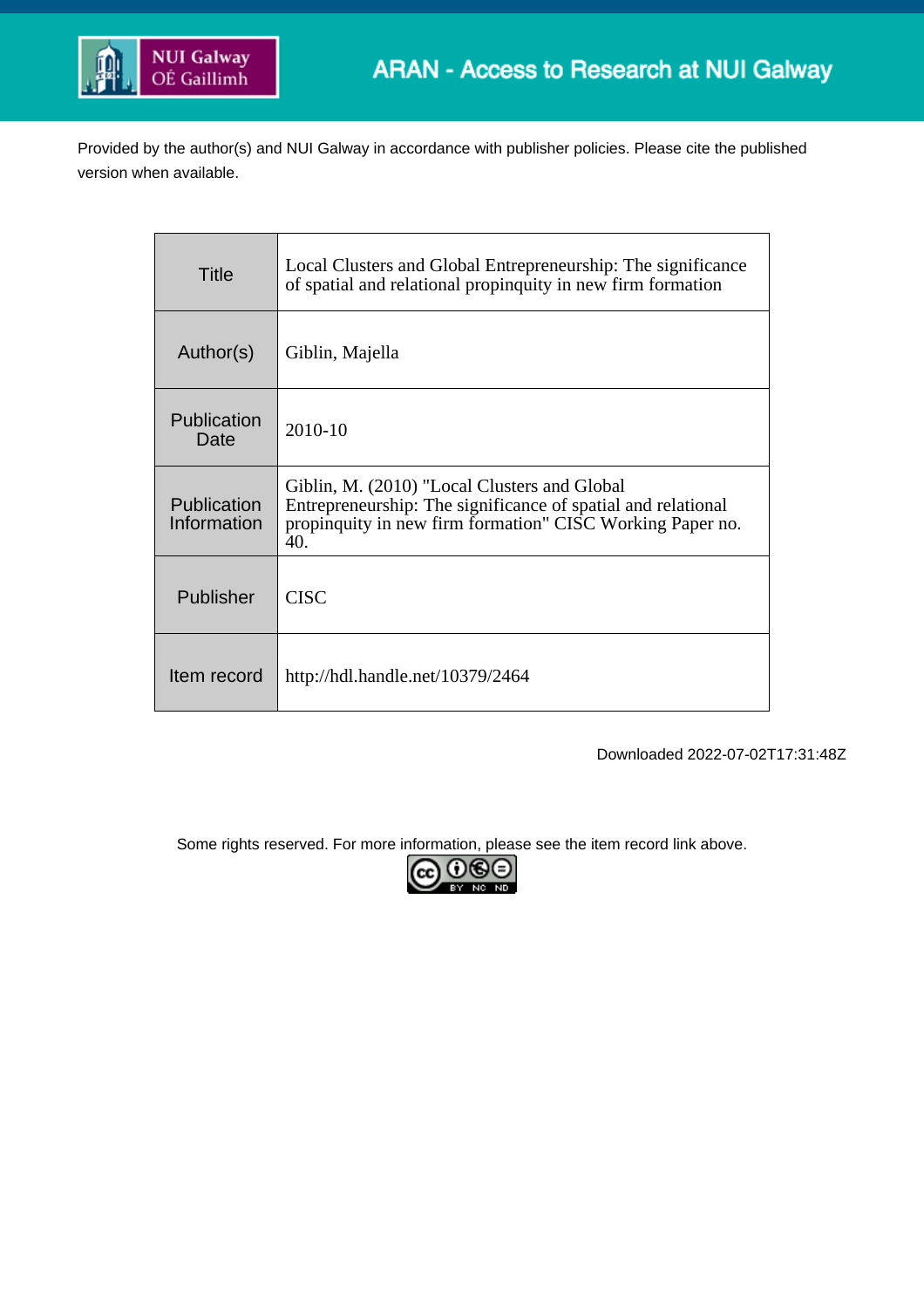

# **Centre for Innovation and Structural Change Working Paper Series**

**Local Clusters and Global Entrepreneurship:**

**The significance of spatial and relational propinquity in new firm formation**

**CISC Working Paper No. 40**

**October 2010**

# **Dr. Majella Giblin**

Centre for Innovation and Structural Change J.E. Cairnes School of Business and Economics National University of Ireland, Galway [Majella.giblin@nuigalway.ie](mailto:Majella.giblin@nuigalway.ie)

**Note: Working Paper not to be cited without author's permission**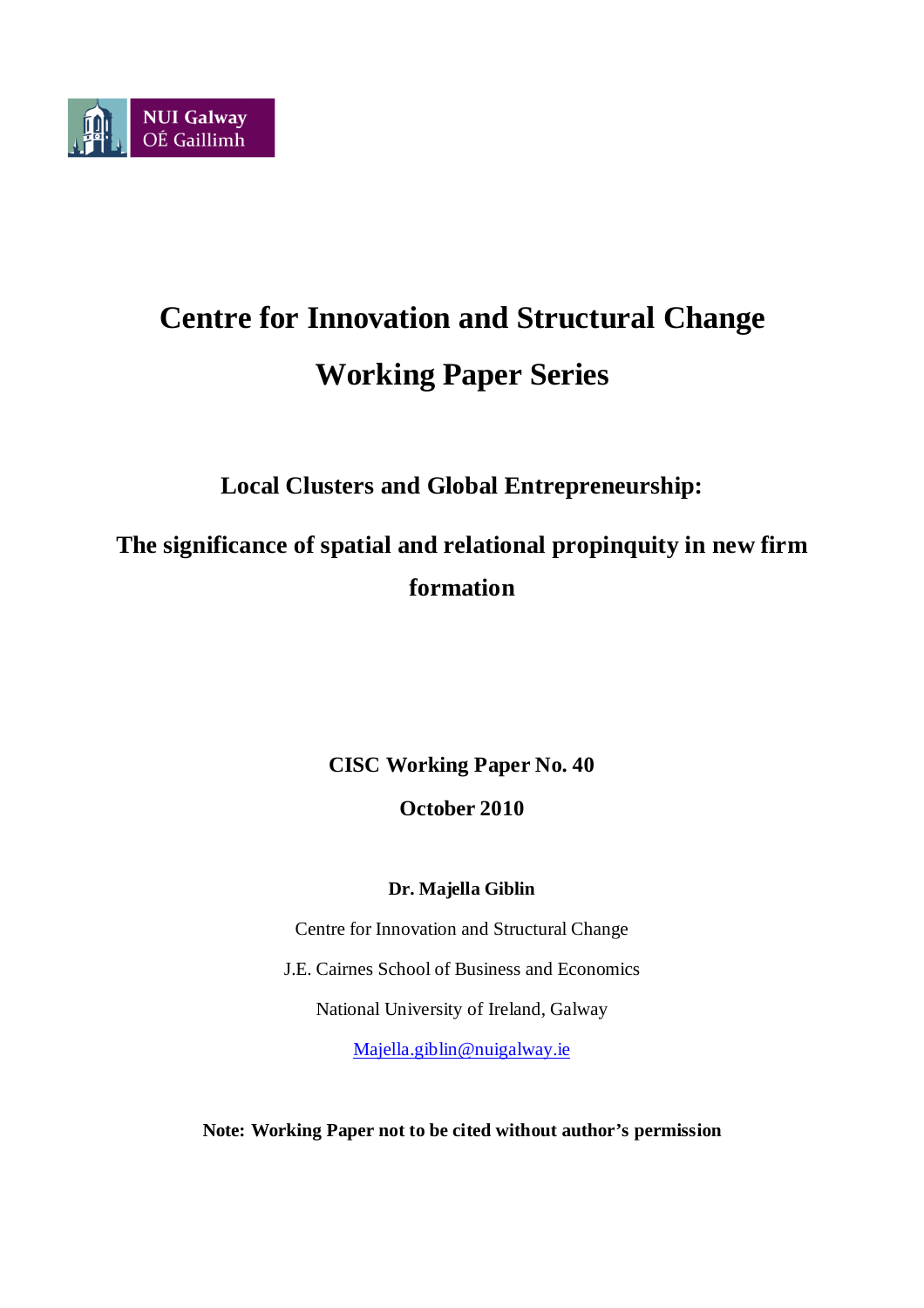

# *'Multidisciplinary insights into innovative change'*

The Centre for Innovation and Structural Change (CISC) is a national inter-disciplinary research institute, based at National University of Ireland, Galway, focused on building an internationallyrecognised programme of research and education on innovation processes and policies that are fundamental to the development of a knowledge-based economy. CISC is one of the four major research institutes within NUI, Galway and it is aligned to the Applied Social Science and Public Policy thematic research priority. Established in 2002, CISC was initially awarded competitive funding under the third Irish Government's Programme for Research in Third Level Institutions (PRTLI 3). Since then CISC has been awarded significant additional competitive funding both nationally and internationally and has developed a distinguished record in scholarship and research innovation and structural change.

The core focus of CISC is providing multidisciplinary insights into innovative change. CISC is an umbrella research institute, offering a common ground where researchers from different disciplines and backgrounds can meet and debate, where they can consider processes and issues from different perspectives. Innovation happens at cross-over points whereby CISC provides a forum for the formal and informal interactions necessary to enable an interdisciplinary community of researchers to flourish. The exchange of ideas and the challenging of knowledge generate an intellectual energy and a spirit of enquiry. This collaborative environment fosters new approaches and the synergy generated aligns best practice in innovation research with current policy, business and management practice thinking. These new approaches and insights are disseminated and shared with a wide variety of national and international stakeholders.

Research at CISC can be divided into five key research areas, with some research initiatives spanning more than one area. The core research areas are:

- **Innovation Systems**
- **Industry Clustering**
- **Internationally traded services**
- **Inter-organisational systems**
- **High Performance Work Systems**

## **For further information on CISC please see our website: www.nuigalway.ie/cisc**

**Contact:** Angela Sice Dr. James Cunningham Development Office Director Tel: +353 91 492817 Tel: +353 91 493472

Email: **angela.sice@nuigalway.ie** Email: **james.cunningham@nuigalway.ie**







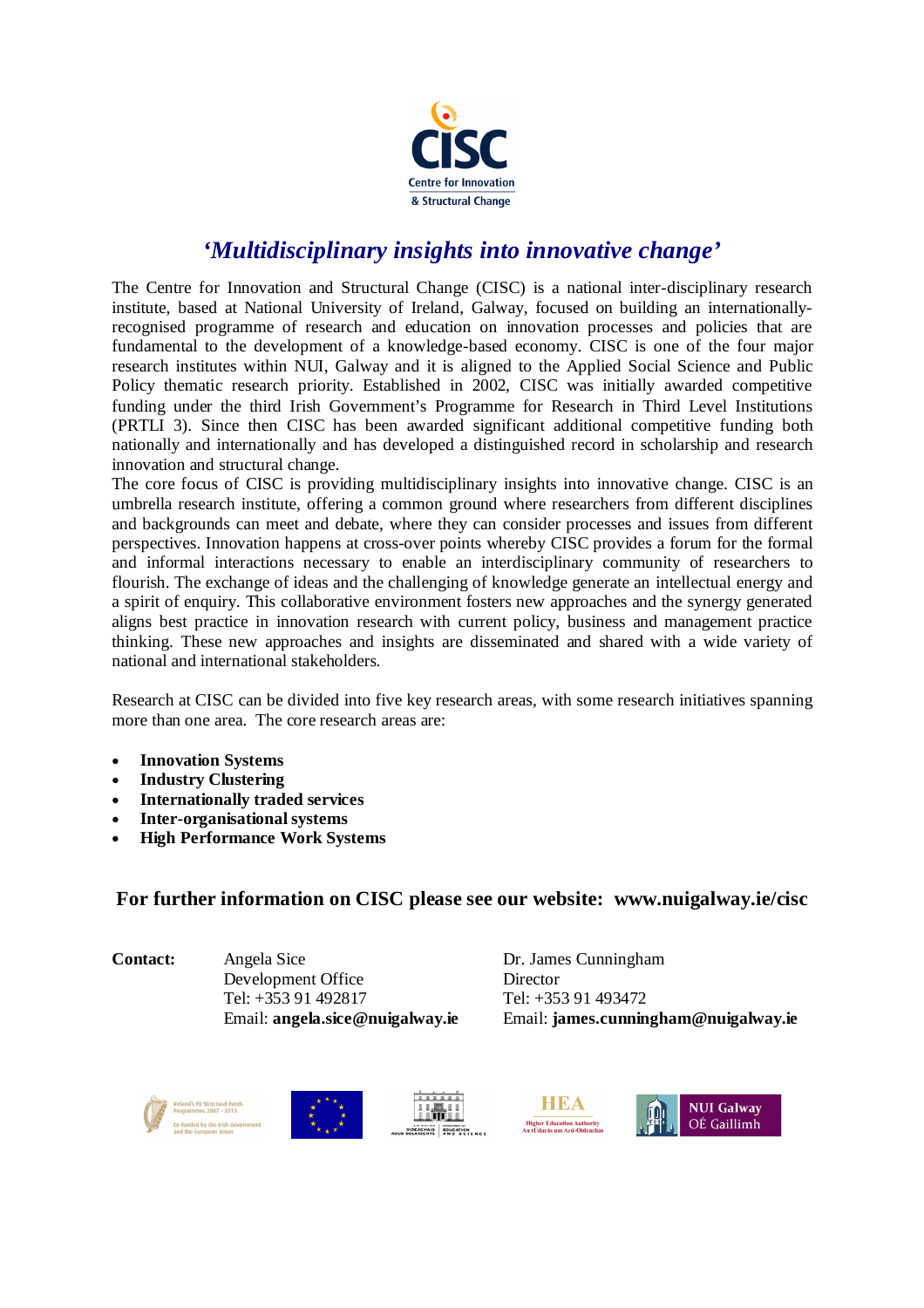#### **Abstract**

This paper explores the significance of local proximity for new firm formation in particular industries. Within the literature, entrepreneurs are viewed as critical to industrial cluster formation and development in regions, while at the same time clusters are assumed to foster entrepreneurship by providing established linkages and access to knowledge flows. Entrepreneurship is therefore modelled as an inherently local process within industrial clusters. However, given that firms, particularly in high-tech sectors, are often globallyoriented the significance of local proximity both geographically and relationally is ambiguous. Therefore, the research questions addressed in this paper are; How 'local' is new firm formation in an industrial cluster in terms of the networks created to establish and develop a globally-oriented firm and the influence of the cluster in the formation of such a firm? And how significant, if it all, is being located in a cluster for a globally-oriented firm?

To answer these questions, globally-oriented firms within the medical technology cluster in Galway were analysed. Data was gathered from twelve interviews with entrepreneurs in the cluster. Analysis of this data shows that even though these firms are established to serve an international market from the outset, the entrepreneurs use the local cluster and local networks to facilitate them in accessing international networks. Locating in the cluster is found to be significant for the entrepreneurs in three main ways: access to a specialised labour pool, a quality of life factor that makes it easier to attract and retain labour and the international reputation of Galway as a medical device hub that facilitates entrepreneurs in establishing global networks. Moreover, local networks in the form of mentorship between serial and more inexperienced entrepreneurs were found to be particularly important for building the credibility of such start-up firms and their international connections.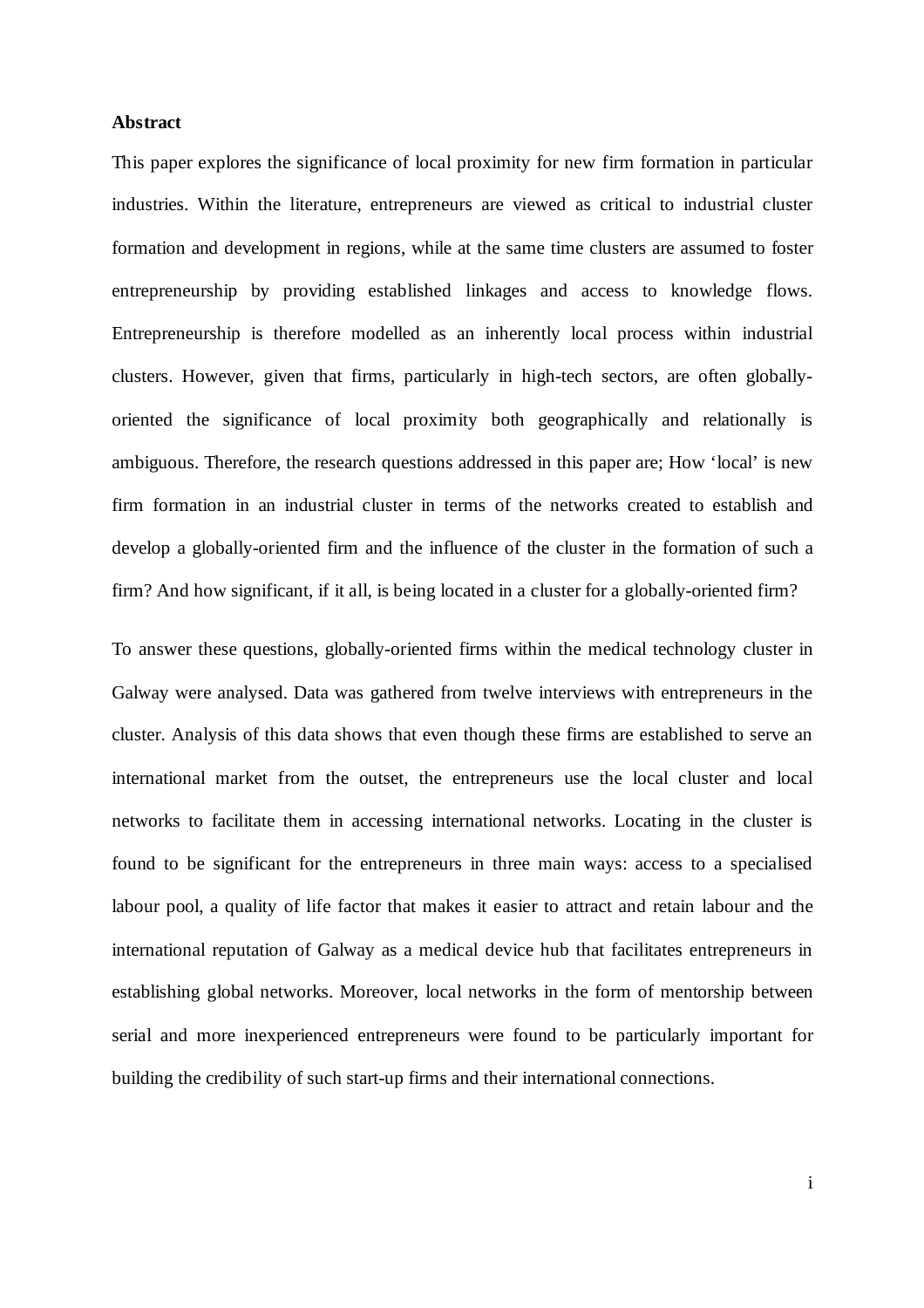#### **1 Introduction**

Given the recognition that "*regions* have evolved along different trajectories through combinations of political, cultural and economic forces [emphasis in original]" (Cooke *et al*., 1997 p. 480), regionally-based industrial development processes have captured the interest of academic and public policymakers for many years now. Due to the distinctive characteristics of regions, economic activity at this spatial scale of analysis has been the subject of much investigation by researchers, particularly in terms of innovation and industrial clusters (e.g. Porter, 1990; Keeble *et al*., 1999; Maskell and Malmberg, 1999; Scott and Storper, 2003). Neighbouring firms engaged in similar activity within a region are argued to engage in trading and social networks that allows for the transfer and dissemination of knowledge among the cluster members. This facilitates high rates of innovation and may explain observed economic and dynamic differences across regions.

Within this line of thought entrepreneurship, defined in this paper as indigenous-based new firm formation serves as an important source of innovation and dynamism in an economy (Audtretsch 2004, European Commission 2008). In studies of some of the most commonly analysed regions, such as Silicon Valley in the US (e.g. Saxenian, 1994), the Emilia-Romagna region in Italy (e.g. Best, 1990), and Cambridge in the UK (e.g. Keeble *et al*., 1999) an innate culture of entrepreneurship and innovation is emphasised and thus these regions are characterised for their endogenous development. In the literature on industrial clusters, entrepreneurship is conceptualised to be an inherently local process. It is argued that clusters foster new firm formation by providing local relational linkages and knowledge flows that are crucial for the formation and development of firms while, in turn,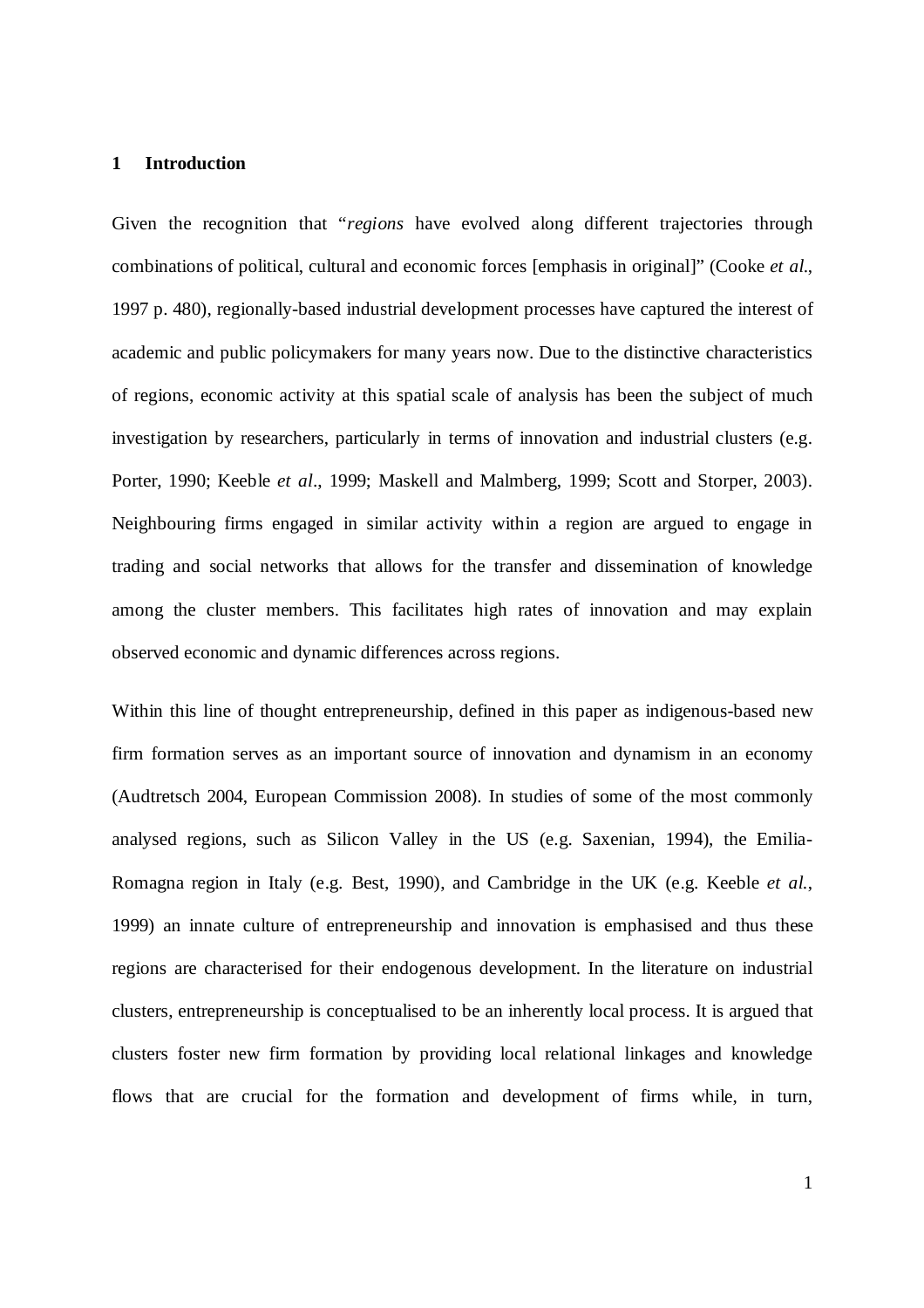entrepreneurship furthers the development of the cluster (Feldman et al. 2005, Audretsch and Keilbach 2004)

This paper focuses on the role of clusters in the formation and development of a particular type of firm, that is, a globally-oriented firm. Such firms are established with the intent of serving an international market from the outset as opposed to focusing on a local market at inception. Under these circumstances this paper explores the extent to which such entrepreneurship is a 'local' process, that is, how if at all an industrial cluster plays a role in fostering and developing such firms. In particular, the paper addresses the following research questions: How 'local' is new firm formation in an industrial cluster in terms of the networks created to establish and develop a globally-oriented firm and the influence of the cluster in the formation of such a firm? And how significant, if it all, is being located in a cluster for a globally-oriented firm?

The second section of the paper provides a review of the literature around industrial clusters, the role of proximity, the link between clusters and entrepreneurship and defining globallyoriented entrepreneurship. The research methodology employed, which consists of a case study of the medical technology cluster in the West of Ireland is described in the third section while the fourth section presents the findings from this empirical work. Finally, discussion and conclusions are presented in the fifth section of the paper.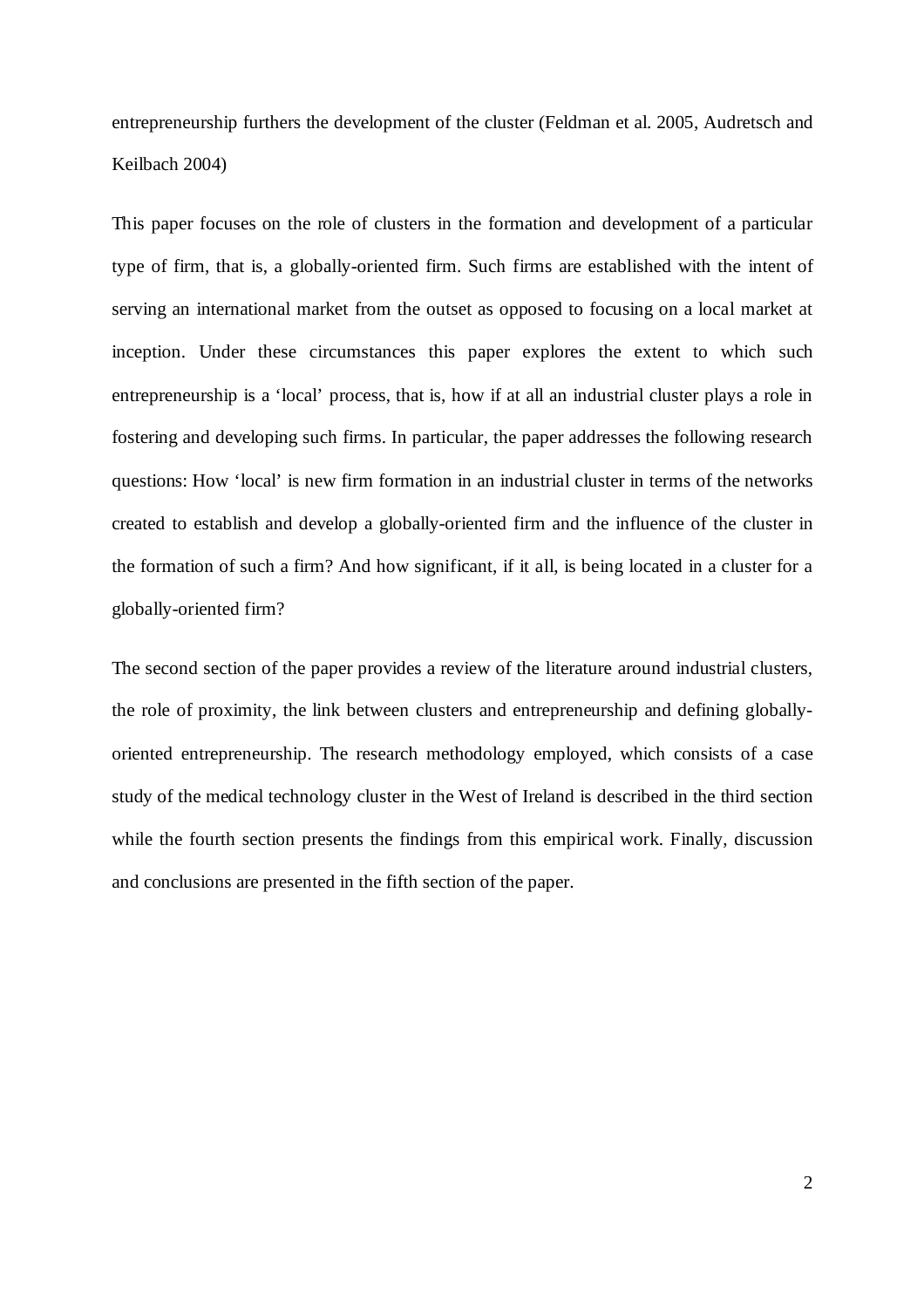#### **2 Industrial clusters and Entrepreneurship**

#### **The role of proximity**

The literature and policy arena surrounding regional development and localised industrial agglomeration has been greatly influenced by both the Porterian industrial cluster concept (Porter, 1990) and the regional innovation systems approach. In the most broad and ambiguous manner, Porter (1990) has described a cluster as a group of firms and industries "related by links of various kinds" (p.131). More specifically, however, the following definition employed by Michael Porter for over a decade emphasises that the fundamental elements of clusters are geographical boundaries, the linkages among firms and organisations at a functional level (vertical and horizontal) and both the competitive and cooperative nature of those ties.

"Clusters are geographic concentrations of interconnected companies, specialized suppliers, service providers, firms in related industries; and associated institutions (for example, universities, standards agencies and trade associations) in particular fields that compete but also co-operate"

#### (Porter, 1998 p.197-198; 2000a p.253; 2000b p. 15; 2001 p.144)

The intensity of the interactions between the various actors of the cluster, which is enhanced by co-location, is argued to increase knowledge flows and thus the innovativeness and competitiveness of the cluster and region. However, it is the spatial boundary of clusters and, more specifically, the role of permanent geographical proximity that has been the source of criticism recently in the cluster literature (e.g. Lorentzen, 2007; Wickham and Vecchi, 2008; Bathelt et al., 2004). Firms, particularly those of a high-technology nature engage in global linkages to compete at an international level and as a result the relevance of local linkages and permanent geographical proximity within a cluster has been questioned (e.g. Lorentzen,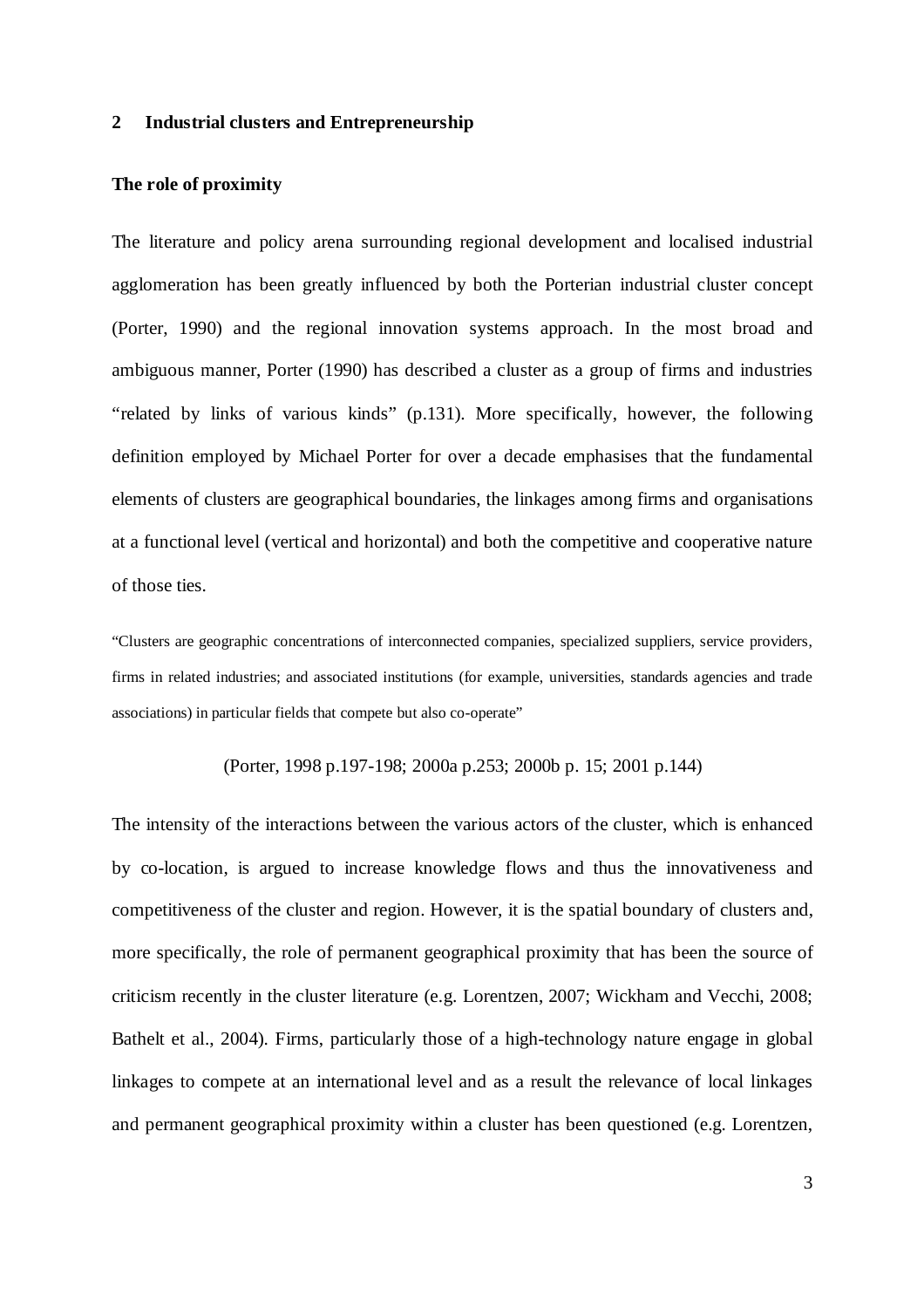2007). This issue is compounded in the case of a small, open economy (Andreosso-O'Callaghan and Lenihan, 2008), which is generally characterised by the relative importance of foreign trade and the extent of inward and outward FDI (foreign direct investment) stock.

Scholars have delineated the concept of proximity distinguishing between relational and spatial forms of proximity in particular (Lagendijk and Lorentzen, 2007). While relational aspects refer to closeness in terms sharing, belonging and similarity, spatial proximity refers to geographical closeness (Torre, 2008; Lagendijk and Lorentzen, 2007). As the process of globalisation intensifies and firms engage in geographically extended trading networks relational forms of proximity have been emphasised as more significant than focusing on permanent geographical proximity or the co-location of firms in industrial clusters (Lorentzen, 2007; Onsager et al., 2007).

Against this debate, however, entrepreneurship or new firm formation is conceptualised to be a local process facilitated by the existence of both spatial and local relational proximity offered by industrial clusters. The following section focuses on this conceptual link between entrepreneurship and industrial clusters in the literature.

#### **Entrepreneurship: Cluster formation, development and dynamics**

From empirically evidencing that variations in the rate and character of new firm formation exists across regions to focusing on why such differences occur scholars have investigated the regional dimension of entrepreneurship for a number of decades now (Acs and Storey 2004). While traditionally the individual personality traits of the entrepreneur were the main focus of analysis in studies of new firm formation, the link between the regional context and new firm formation has garnered more interest. In this respect, academics have investigated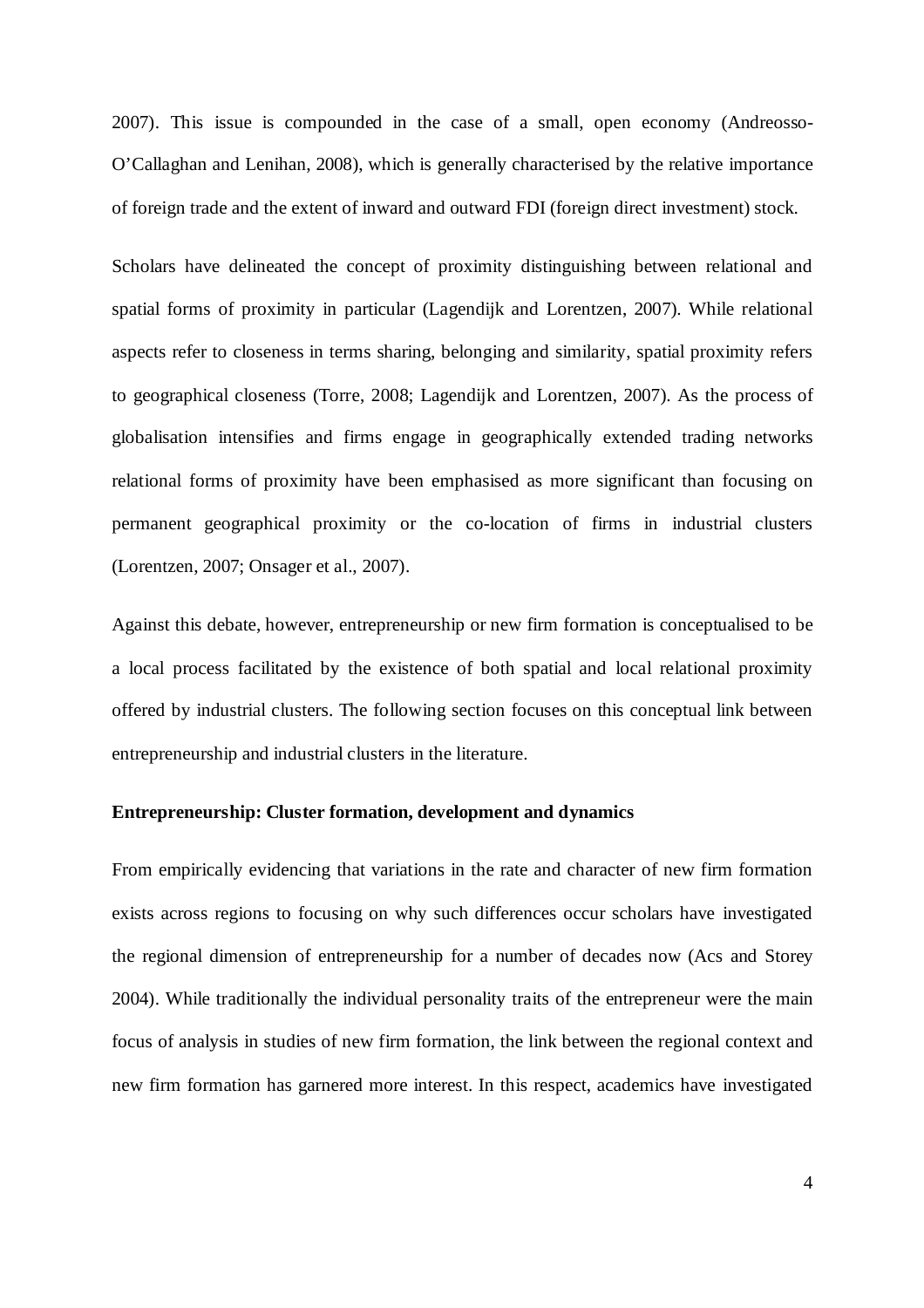both the impact of entrepreneurship in a region as well as the factors present in a region that influence the extent of entrepreneurship which ultimately explain regional variations.

In the literature on regional industry clusters more specifically, entrepreneurship and cluster formation or development have been inextricably linked in case studies. For example, studies on Silicon Valley (US) (e.g. Saxenian 1994), Boston Route 128 (US) (e.g. Best 1990, 2001) and Cambridge in the UK (Keeble et al. 1999) tend to emphasise the significance of a culture of innovation and entrepreneurship in the evolution of clusters, while studies on high-tech clusters in Sophia Antipolis (Longhi 1999) and Ireland (Barry 2006, O'Gorman et al. 1997, O'Riain 1997) generally point to the importance of start-up or spin-off firms from the presence of local anchor organisations for the development of these clusters.

In appreciating the need to understand the evolution and historical development of industrial clusters to inform public policy, entrepreneurship has been theoretically modelled to be part of the formation and subsequent developmental stages of a cluster lifecycle, which policy can influence (Huggins 2008, Feldman et al. 2005, Wolfe and Gertler 2006). It is theorised that while some trigger or chance event may ignite local opportunities, the presence of latent entrepreneurs will transform these into new firm formations (Wolfe and Gertler 2006). Described as "agents of change" (Feldman et al. 2005, p. 130), entrepreneurs are placed at the centre of cluster formation in Feldman et al's (2005) model and combined with regional institutions, resources and government policy, entrepreneurship remains a central component to the "self-organising system" that develops (p.133).

It is therefore suggested in the literature that there exists a circular, mutually reinforcing link between entrepreneurship and the development of regional clusters (see Figure 1).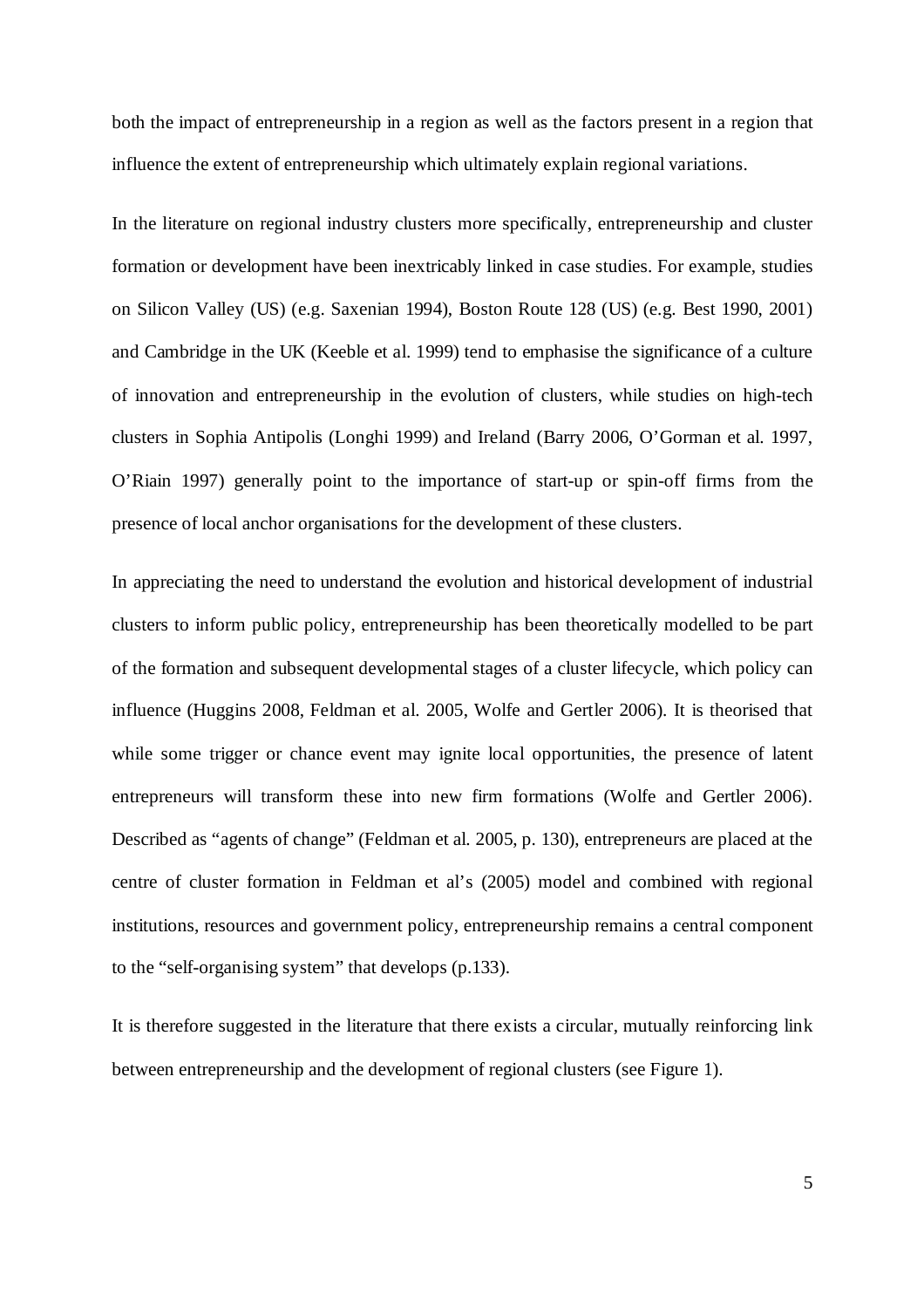



In the first instance trigger events in the form of policy shifts, demand changes, the closure of a firm (Pinch and Henry, 1999; Henry and Pinch 2000) or the outcomes from research conducted in a local university for example may encourage new firm formations. Knowledge that is created in one organisation may be commercialised in the form of a new firm (Audretsch 2004). These new firms begin to shape the local environment (Feldman et al. 2005) by setting it on a particular technological path and adding to the knowledge base of the region. As more firms are established, a cluster and associated institutions begin to emerge and develop, which fosters further entrepreneurial activity. From an examination of two regions in Japan, Aoyama (2009) shows that local entrepreneurs imitate business practices, norms, systems and networks in their new firms, emphasising the importance of the regional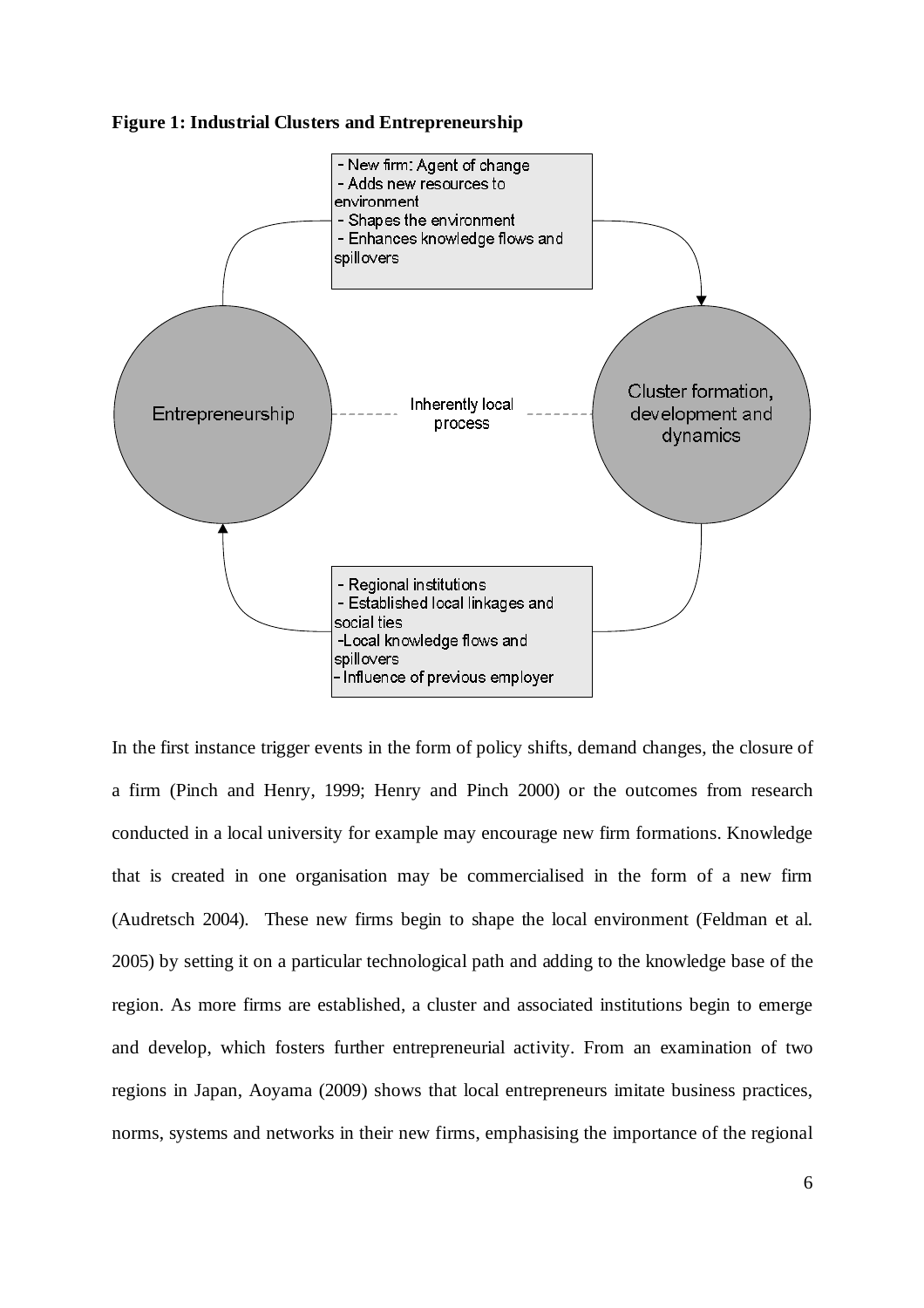context for shaping new firms. The author concludes that while entrepreneurs may be 'agents of change' (Feldman et al. 2005) in the cluster formation phase, they also act as carriers of 'regional legacy' (Aoyama 2009, p.508) in the developmental stage of a cluster. At this stage entrepreneurs imitate and create spin-off firms (Malmberg and Maskell 2001), which adds more knowledge resources and further deepens the cluster.

Audretsch and Keilbach (2004) use the term 'entrepreneurship capital' (p. 950) to refer to factors or 'endowments' present in regional clusters that encourage entrepreneurship. These include the existence of local formal linkages as well as social ties, the access to finance, the availability of labour skills, the access to research at educational institutes and the reinforcement that new firms in a particular sector can successfully establish in the local environment, all of which are conducive to new firm formation. It is also argued that forms of inertia exist with regards to entrepreneurship (Malmberg and Maskell 2001, Feldman et al. 2005) in that entrepreneurs are likely to establish firms in the place in which they reside, the place where they have established ties and the place of their last previous employer. While some authors have focused on the last employer of the entrepreneur as the source of ideas and opportunities (Cooper and Folta 2000, Keeble and Wilkinson 2000), namely the incubator organisation, others have contended that entrepreneurs draw on ideas and experiences from their entire career in setting up their company (Harrison et al. 2004). According to Harrison et al. (2004) 'magnet' or 'anchor' organisations are important in a region for attracting talented individuals that will then establish their own companies and are likely to stay within the same geographical area.

Overall, therefore, entrepreneurship is theorised to be an inherently local process (see Figure 1). Within the literature, entrepreneurs are viewed as critical to industrial cluster formation and development in regions, while at the same time clusters are assumed to foster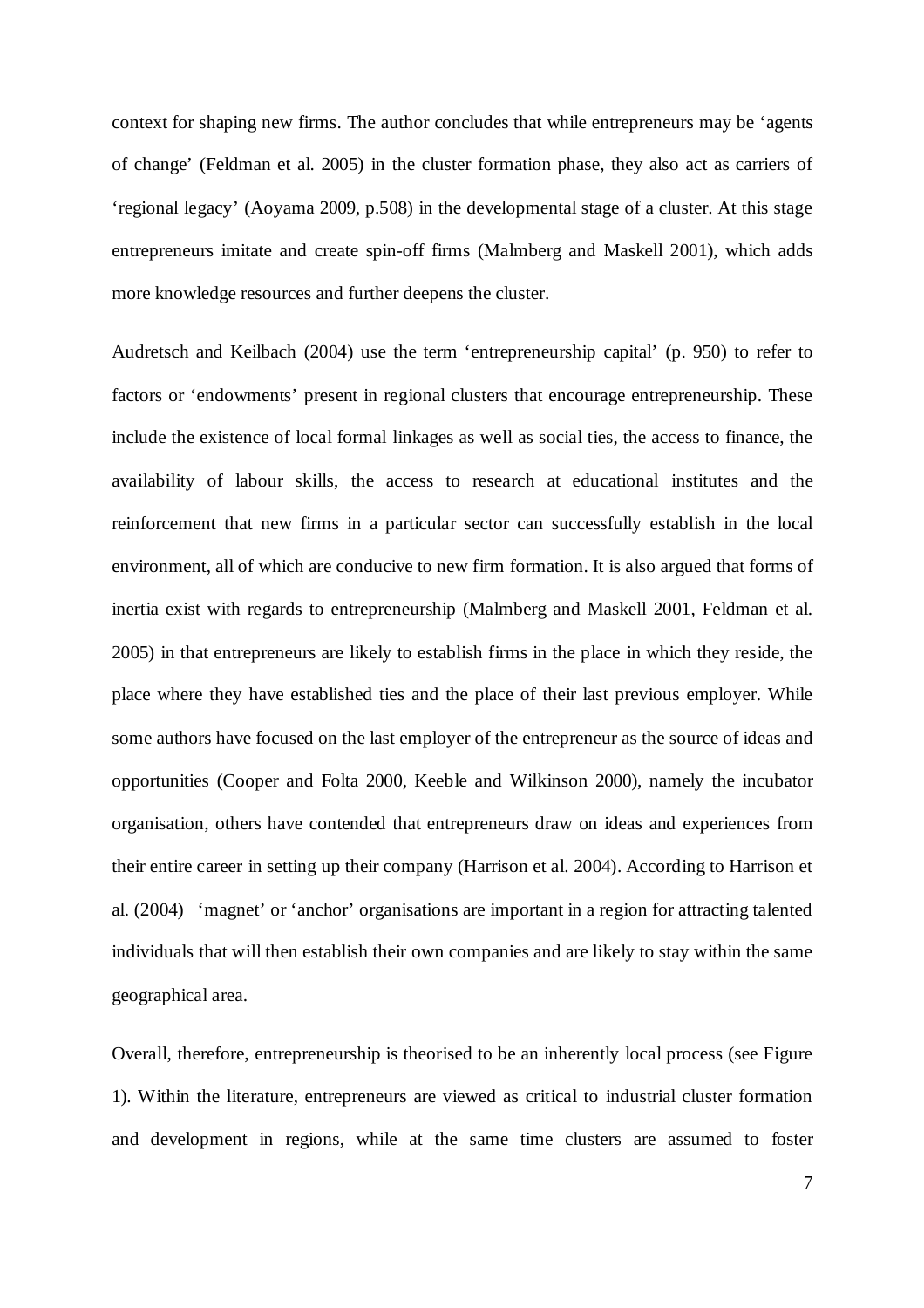entrepreneurship by providing established networks and access to knowledge flows. However, this is somewhat at odds with the growing evidence that firms engage in extra-local linkages to compete and remain competitive. It has been empirically evidenced that firms engage in international trading linkages and access knowledge on a global scale, particularly in high-tech sectors (e.g. Nachum and Keeble 2003, Tödtling et al. 2006). More specifically, the phenomenon of globally-oriented firms from inception, that is, firms that focus on serving the global marketplace from birth is not well placed within the theory of entrepreneurship and industrial clusters. The following sub-section focuses on defining the concept of globallyoriented entrepreneurship.

#### **Globally-oriented entrepreneurship**

While traditionally firms are assumed to serve the domestic market first and then move into foreign markets when they have developed the necessary resources and level of experience, in contrast researchers have focused attention more recently on globally-oriented entrepreneurship. One such form is the existence of 'born-global' firms that has been acknowledged and investigated since at least the early 1990s (McKinsey & Co. 1993 as cited by Lopez et al. 2009, Cavusgil 1994 as cited by Lopez et al. 2009, Knight and Cavusgil  $2004$ <sup>1</sup>. Born-globals are mainly defined in the literature as firms that export from inception or soon after. While some argue that born-globals are more commonplace in small or developing economies because the domestic market is too small to serve (Bell et al. 2003), others have evidenced the significance of born-globals in larger economies (OECD 1997). Furthermore, the rapid internationalisation of firms is often associated with more knowledgeintensive sectors (e.g. Autio et al. 2000). However, a study by Lopez et al. (2009) on the

<sup>&</sup>lt;sup>1</sup> See Rialp et al. (2005) for a review and analysis of the literature on the early internationalisation of firms from 1993 to 2003.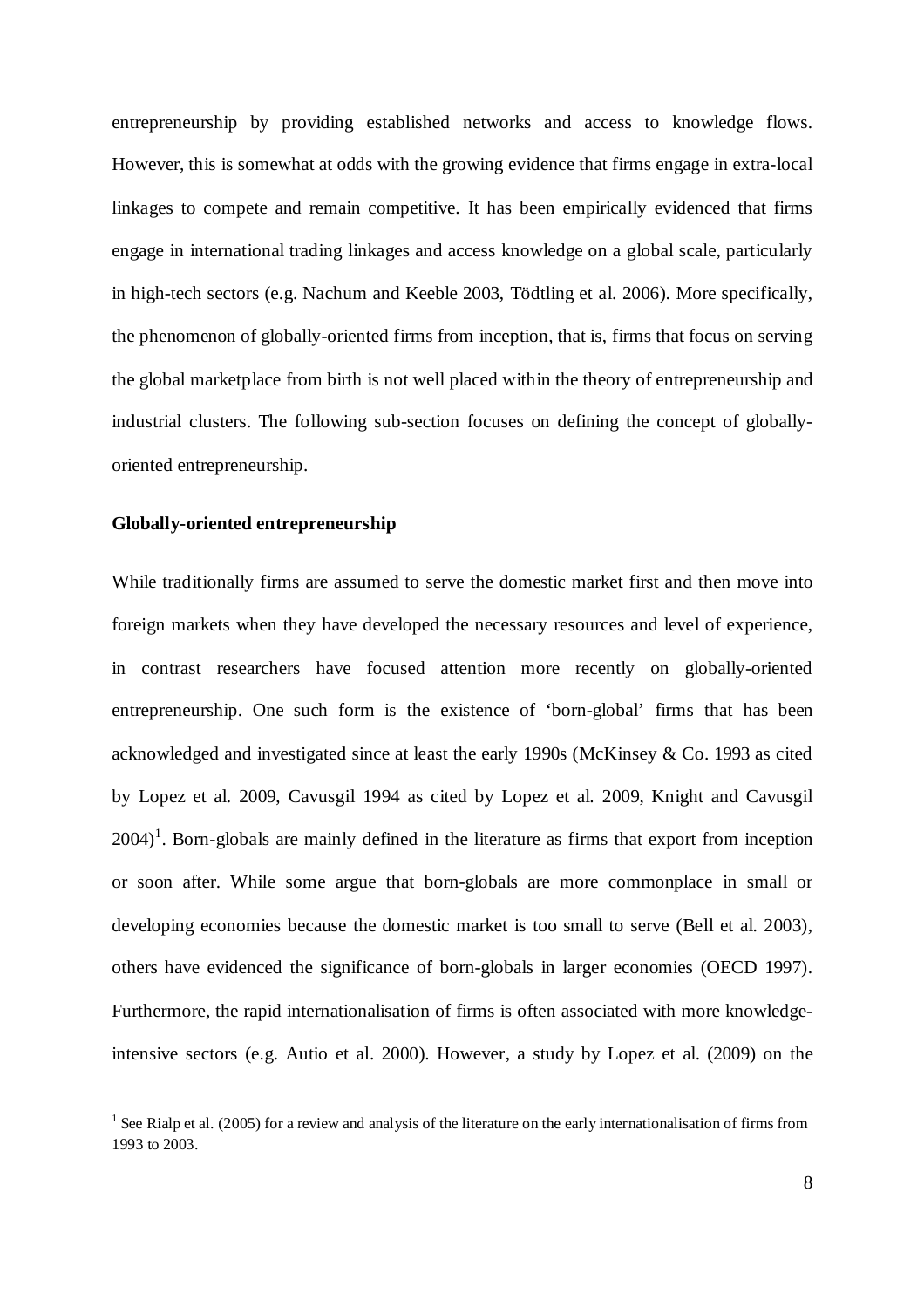Costa Rican software industry showed that few companies in this sector actually exported immediately after inception and that most served a regional market in the first instance.

The study by Lopez et al. (2009) raises an important issue with regards to defining 'bornglobals' and its applicability for all types of firms and sectors. In its truest sense a 'bornglobal' company may be defined as one that exports from its inception or within two to three years of inception (Rennie 1993, Knight and Cavusgil 1996, Knight et al. 2004, Moen 2002). A substantial proportion of its sales should also be international (e.g. 25%) (Knight et al. 2004). Thus identifying those firms requires comparing exports as a proportion of sales and the birth date of the company. However, this definition has limits as for certain firms in some knowledge-intensive sectors it may not be possible to export from inception or soon after due to longer lead times from when a company is established to when the company can have a fully developed product ready for the marketplace. For example, it may take several years for a company developing a medical device in the healthcare sector to get approval for the device to be sold in the marketplace. However, this company may be globally-oriented from its inception in terms of its intention to serve a global marketplace as it develops the product and seeks international approval.

Therefore, even though it may not be possible for all firms to be 'born-global' in its strictest definition, the phenomenon of globally-oriented entrepreneurship is certainly prevalent in knowledge-intensive sectors in particular. Globally-oriented new firms can be differentiated from more traditional start-ups where internationalisation is a much more gradual process (the Uppsala-Model) by a number of factors, such as, focusing on global markets from the outset, simultaneously targeting international as well as domestic markets from inception, developing their product or service for a global market from the beginning, and by the entrepreneurs having a "strong international outlook" (Knight et al. 2004, p.647). Indicators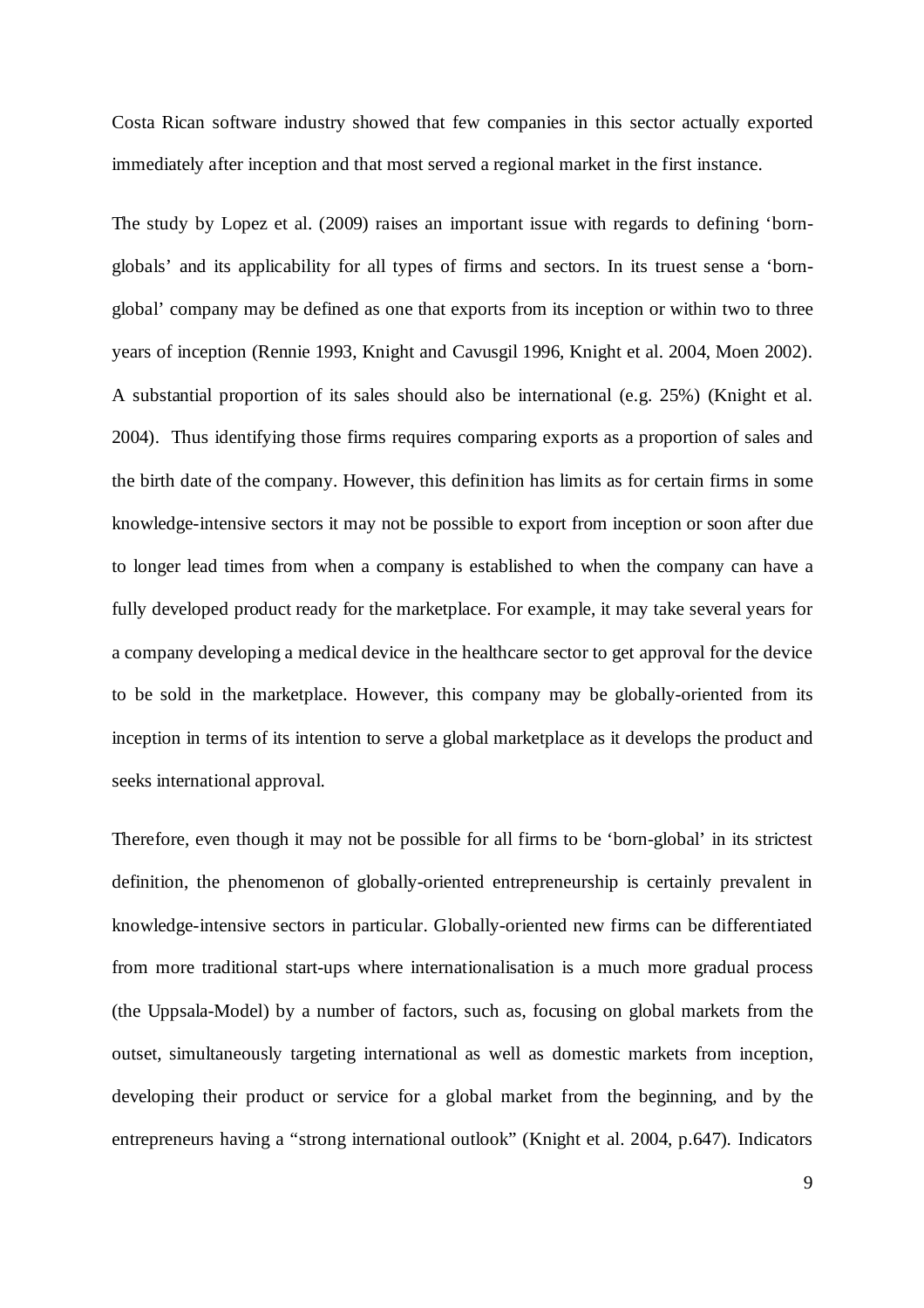of such factors may include the geographic scope of the linkages and knowledge networks they create from the outset as opposed to solely focusing on export figures from inception that may not be relevant for certain firms in some sectors.

Given the prevalence and characteristics of such globally-oriented start-ups, the purpose of this paper is to explore the significance of regional industrial clusters for the establishment and development of such firms. Therefore, the paper focuses on the role of clusters in the formation and development of these firms, that is, the lower half of Figure 1. In particular, the paper addresses the following research questions: How 'local' is new firm formation in an industrial cluster in terms of the networks created to establish and develop a globally-oriented firm and the influence of the cluster in the formation of such a firm? And how significant, if it all, is being located in a cluster for a globally-oriented firm?

The research methodology employed to address these questions is presented in the following section, which is followed by the findings and discussion.

#### **3 Research Methodology**

Given that the research questions posed are exploratory in nature a case study strategy was used to examine the phenomenon of globally-oriented entrepreneurship in industrial clusters. Case studies allow the researcher to explore a phenomenon within its context (Yin 1984, Eisenhardt 1989) and from this build on and develop theory (Eisenhardt and Graebner 2007). The case chosen for investigation is the medical technology cluster in Galway city and county on the west coast of Ireland. This regional cluster case was chosen for investigation for a number of reasons. First, there is a clear agglomeration of companies and employment in this sector in Galway that has been previously documented (Giblin and Ryan 2010, Giblin *forthcoming*). Secondly, it is a high-tech cluster within a region of a small, open economy and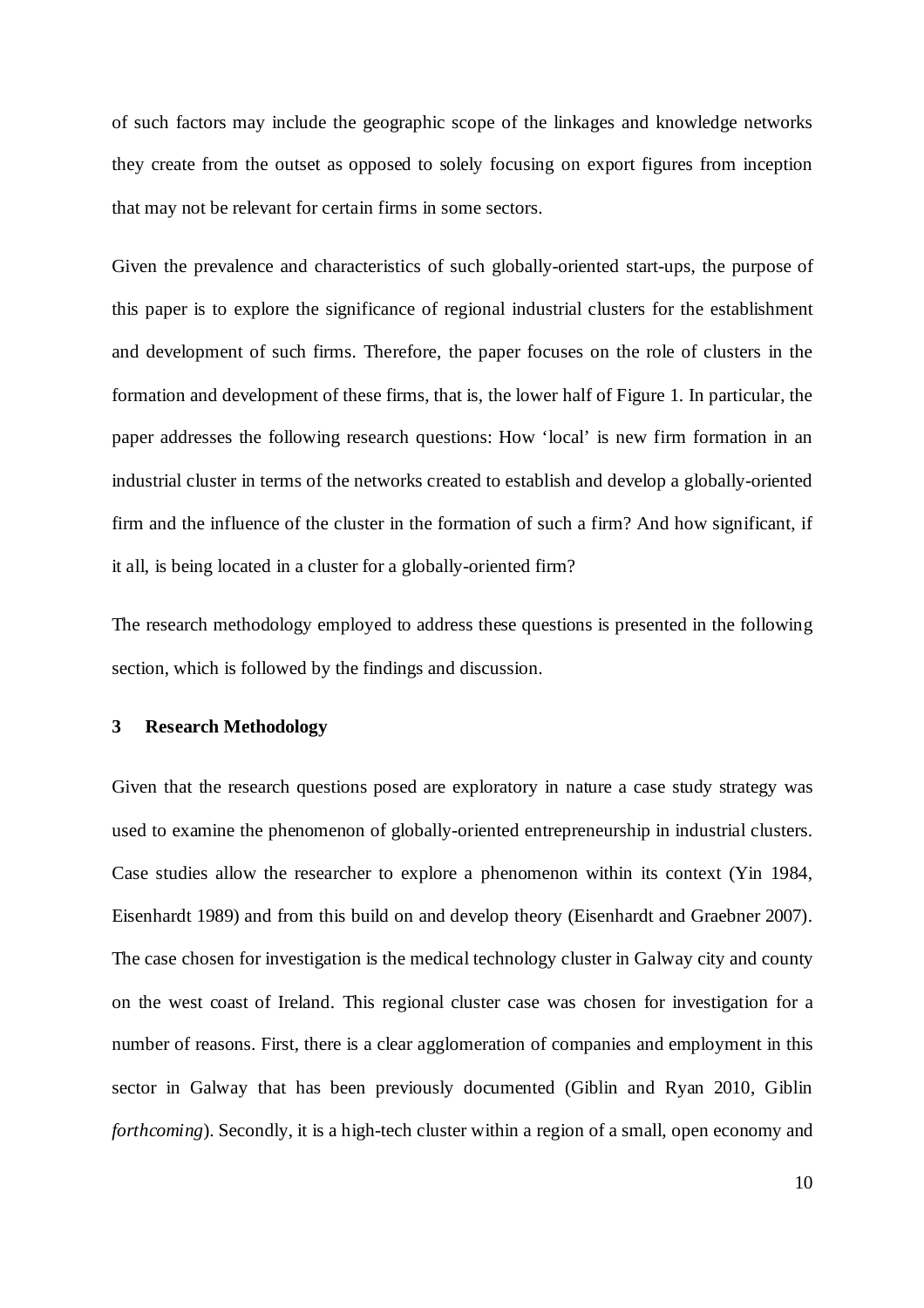therefore globally-oriented entrepreneurship, which is of interest to this study, is more likely to exist in this cluster. Thirdly, while the cluster is driven by the presence of two large foreign-owned multinational corporations (MNCs), Boston Scientific and Medtronic, which create most of the employment in the region (employing approximately 4500 people), over the past ten years there has been a growing indigenous base of smaller-sized companies (Giblin and Ryan 2010). In 2009 the Galway medical technology cluster comprised of approximately forty companies in total and 57% of these were indigenous (i.e. 24 companies) (Giblin and Ryan 2010). Therefore, while it is a relatively embryonic cluster, there exists a growing number of start-up firms.

The unit of analysis is the networks that are created to establish and develop globally-oriented entrepreneurship within this cluster. By analysing these linkages the study departs somewhat from previous research in this area that tends to focus on the entrepreneur. For example, Harrison et al. (2004) explores the 'localness' of entrepreneurial activity in a technologybased cluster in Ottawa by analysing the entrepreneur themselves in terms of their career history and prior employment experiences as a source of ideas, resources and motivation for establishing the firm. Ylinenpää (2009) states that much research around networks and entrepreneurship "employs the individual entrepreneur or entrepreneurial firm as a point of departure and main unit of analysis and regards relations and interactions with external stakeholders as a context in which this main unit of analysis is embedded" (p.1159). As a result Ylinenpää (2009) suggests that the "system in which entrepreneurial actors operate forms a fuzzier picture" (p.1159).

In total, twelve semi-structured interviews were carried out with founders or general managers of firms in the medical technology cluster in Galway (see Table 1) and one interview, which provided a context for the study, was carried out with an experienced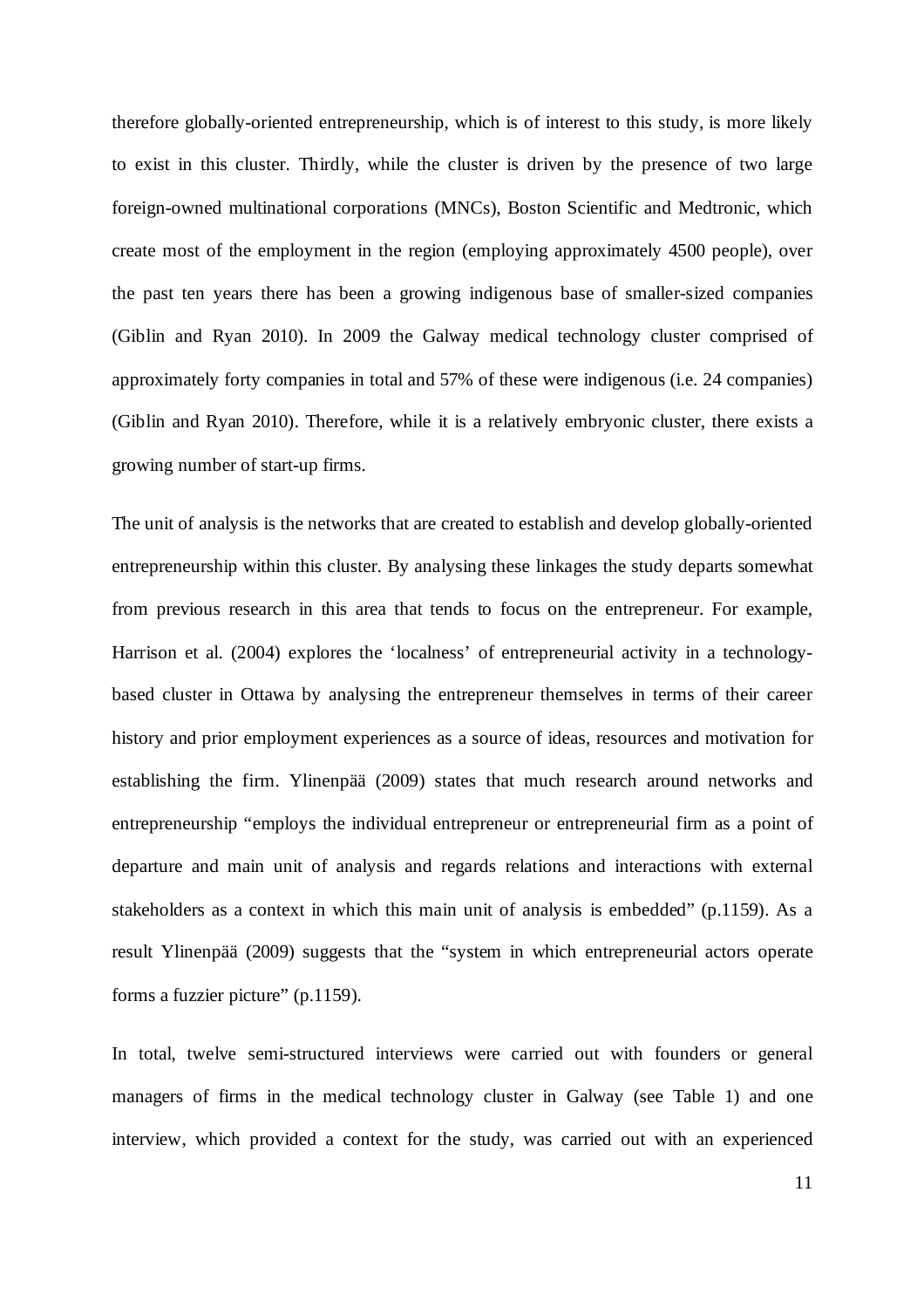businessman who has invested in or provided a directorship role to numerous medical technology start-ups in the cluster. Those companies developing a medical device or a component to a medical device were targeted for interview, as opposed to raw material supplier companies that are more likely to serve a local market. The extent to which these targeted companies can be considered to be globally-oriented entrepreneurship was investigated during the interviews by discussing the extent to which global markets were targeted by the company from its inception and the degree to which the founders have an international outlook from the outset. The focus of attention during the interviews was the networks the founders create to establish and develop their company, as well as Galway as a business location for the entrepreneurs. The following section presents the findings from this empirical work.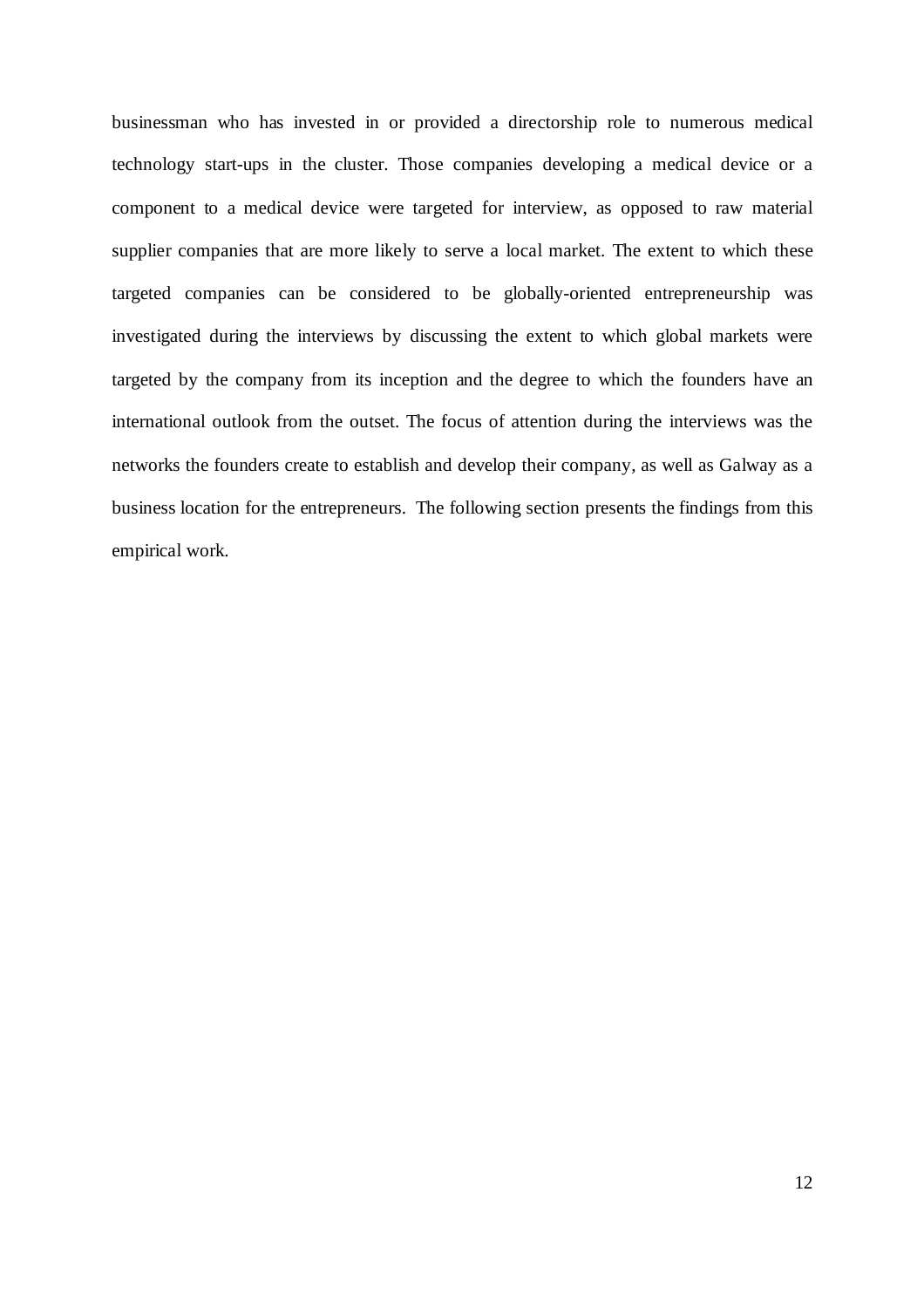# **Table 1: The interviewed firms**

| Firm   | Date of interview | Approximate length company is<br>established at time of interview | Interviewee            | <b>First Med Tech company</b><br>started by interviewee | <b>Stage of company development</b><br>at time of interview <sup>2</sup>                                      |
|--------|-------------------|-------------------------------------------------------------------|------------------------|---------------------------------------------------------|---------------------------------------------------------------------------------------------------------------|
| Firm A | Feb 2010          | 7 years                                                           | Founder                | Yes                                                     | Regulatory approval, just prior to<br>roll-out of own product                                                 |
| Firm B | Feb 2010          | 5 years                                                           | Founder                | Yes                                                     | Large animal trials undertaken,<br>prototype of own product<br>developed, patented                            |
| Firm C | Feb 2010          | $1\frac{1}{2}$ years                                              | Founder                | Yes                                                     | Ongoing contract design and<br>manufacturer, design phase of<br>own product, pre-animal trials<br>stage       |
| Firm D | Mar 2010          | 12 years                                                          | Founder                | Yes                                                     | Own devices in the market                                                                                     |
| Firm E | Mar 2010          | 3 years                                                           | Founder                | N <sub>o</sub>                                          | Developed and have marketed<br>own component of medical<br>devices                                            |
| Firm F | <b>Mar 2010</b>   | 5 years                                                           | Founder                | Yes                                                     | Received European regulatory<br>approval for own product and<br>commercial deal completed for<br>distribution |
| Firm G | <b>Mar 2010</b>   | 4 years                                                           | Founder                | N <sub>o</sub>                                          | Own product developed and<br>distributors on board                                                            |
| Firm H | <b>Mar 2010</b>   | $1\frac{1}{2}$ years                                              | Founder                | Yes                                                     | Developed working prototypes for<br>own product                                                               |
| Firm I | Mar 2010          | 10 years                                                          | Founder                | Yes                                                     | Contract design and development<br>of medical device components,<br>OEM contractor                            |
| Firm J | <b>Mar 2010</b>   | 2 years                                                           | Founder                | N <sub>o</sub>                                          | Design of own product and ready<br>for clinical trials stage, ongoing<br>subcontract services                 |
| Firm K | Feb 2010          | 4 years                                                           | Founder                | N <sub>o</sub>                                          | Designed, developed and have<br>marketed own products                                                         |
| Firm L | Mar 2010          | 7 years                                                           | <b>General Manager</b> | Yes                                                     | Designed, developed, marketed<br>own products, ongoing OEM<br>product development and design<br>services      |

<sup>&</sup>lt;sup>2</sup> Note: 'Own' product or component means in this context that the company is designing and developing their own idea as opposed to pure contract design and development services for other companies. However, the product may not necessarily be sold on the market under the company's own name.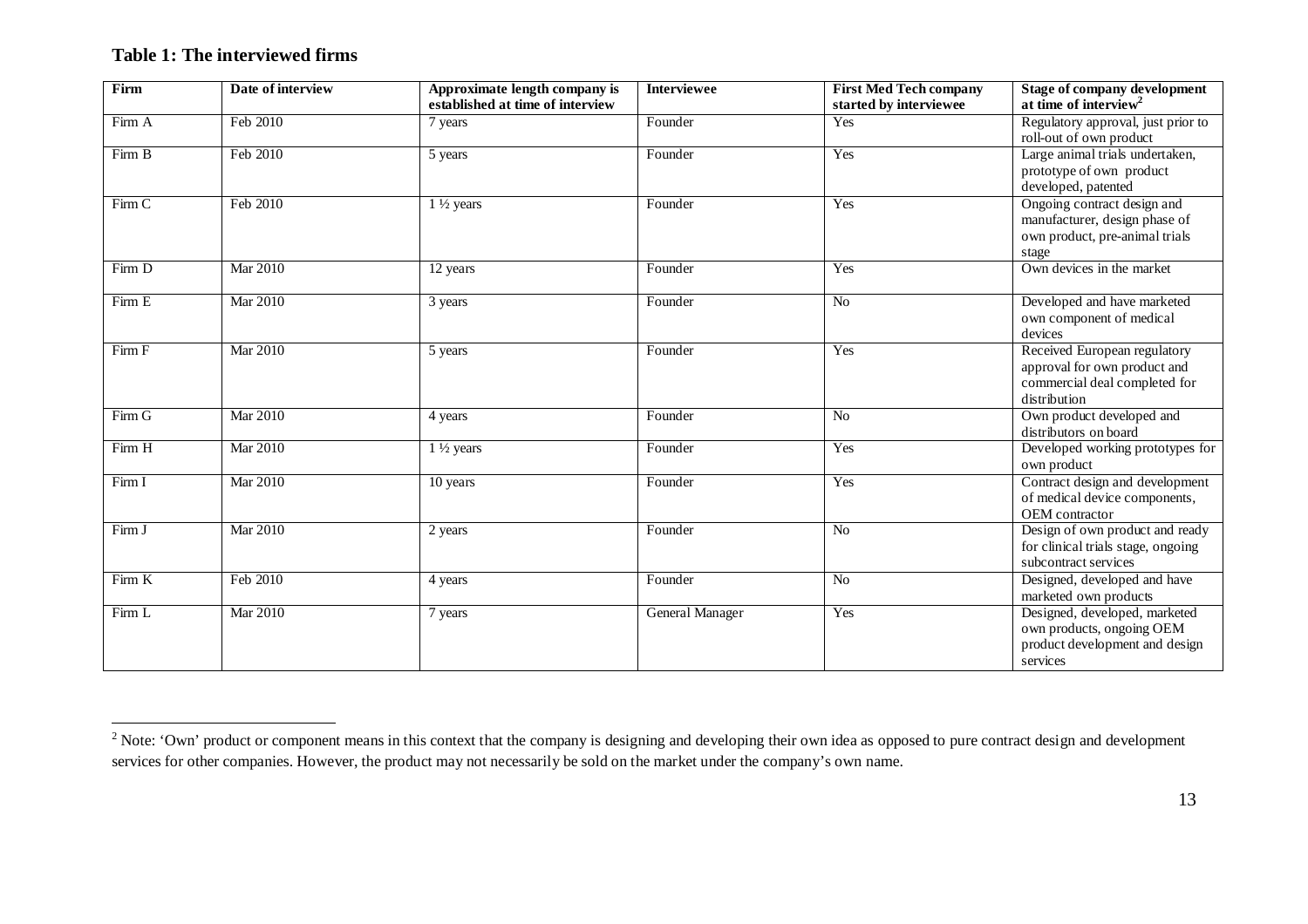# **4 Case Study: Globally-Oriented Entrepreneurship in the Galway Medical Technology Cluster**

The Irish medical technology sector (with 24,000 employees in over 160 companies) is generally characterised by the dominant presence of large foreign-owned multinational corporations and a growing base of much smaller-sized indigenous firms in terms of employment (Giblin and Ryan 2010, Giblin *forthcoming*). This is a relatively substantial and growing sector within the Irish economy. Per capita, Ireland has "the highest number of people working in the industry in any country in Europe" (IMDA 2010) and more significantly, in a period of economic decline, merchandise exports in the first half of 2009 for Ireland was primarily driven by the life sciences sector, which includes medical devices (IEA 2009). According to the Irish Exporter's Association, while total exports fell by 1% in 2009, merchandise exports "held up well as a result of the continued growth in the pharmaceutical and medical devices sector which grew by 12% and 4% respectively" (IEA 2009, p. 3).

The regional dimension to the sector in Ireland is most pronounced by the cluster of activity in the West of Ireland. Almost 40% of total employment in the medical device sector in particular is in the Western region (EGFSN 2008, p.23) and in 2004 the policy advisory board, Forfás, reported that the "region had an employment share of over three times the national average for this sector" (i.e. a location quotient of 3.92) (EGFSN 2006, p. 8). As the main economic centre in the West, Galway has had significant investments by the leading MNCs in the world, including, Boston Scientific, Medtronic, Abbott, Merit Medical and Covidien. CR Bard provided the first major investment in medical technology to the region in the early 1980s, followed by Boston Scientific and Medtronic in the 1990s.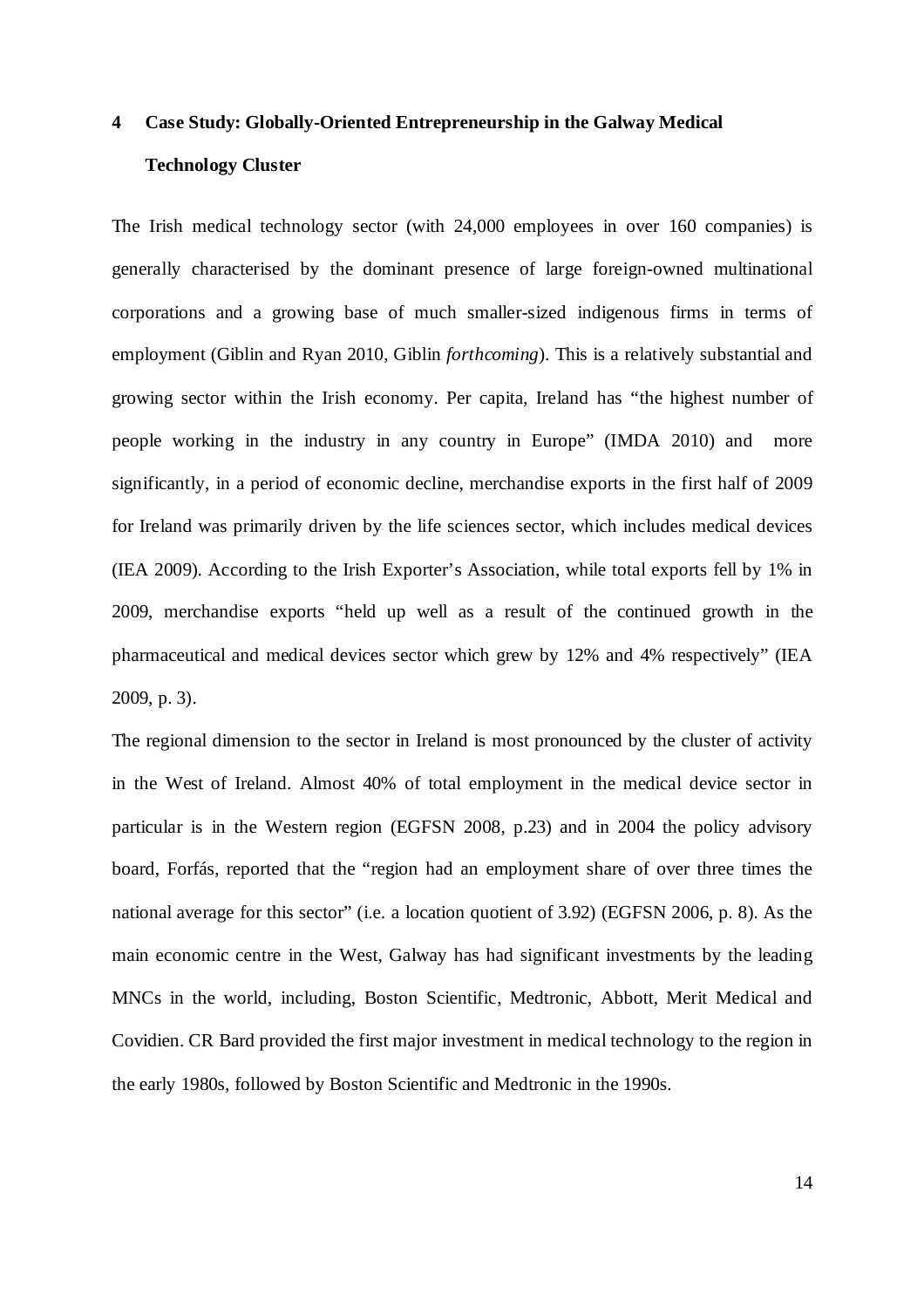As Giblin and Ryan (2010) report there has been a growing number of indigenous medical technology companies in Galway over the past decade. The businessman interviewed for the purposes of this study stated that he has experienced a marked change in the type of indigenous firm establishing in the region. In essence there have been two waves of start-ups; the first a group of supplier companies in the 1980s and 1990s primarily servicing the foreign MNCs and the second wave consists of firms that have mainly established over the past decade and are designing and developing finished medical devices or a component to a device. These firms tend to develop products for an international market and are the actors of interest for this study. The following subsections provide an analysis of the networks they create and the influence as well as significance of the local cluster in which they operate for their formation and development.

#### **Characteristics of firms: Global or local networks**

All of the companies that participated in the research can be considered to be globallyoriented from inception as they have targeted international markets from the outset in terms of designing and developing their product and the entrepreneurs take very much a global outlook in terms of the markets they are or will be servicing (see Table 2). This is primarily because of the global nature of the industry and the domestic market is simply too small to serve. Even in the case of Firm I that is only involved in contract design and development of products and is not developing its own product, its first customer was international.

The other firms pursue different strategies for financing their product development and for getting products to the market. For at least four of the companies, the entrepreneur has engaged in consultancy or contract design or development services, whereby they may access local medical device customers (mainly MNCs) to help fund the R&D (Research & Development) process of their products. The remaining firms rely solely on a combination of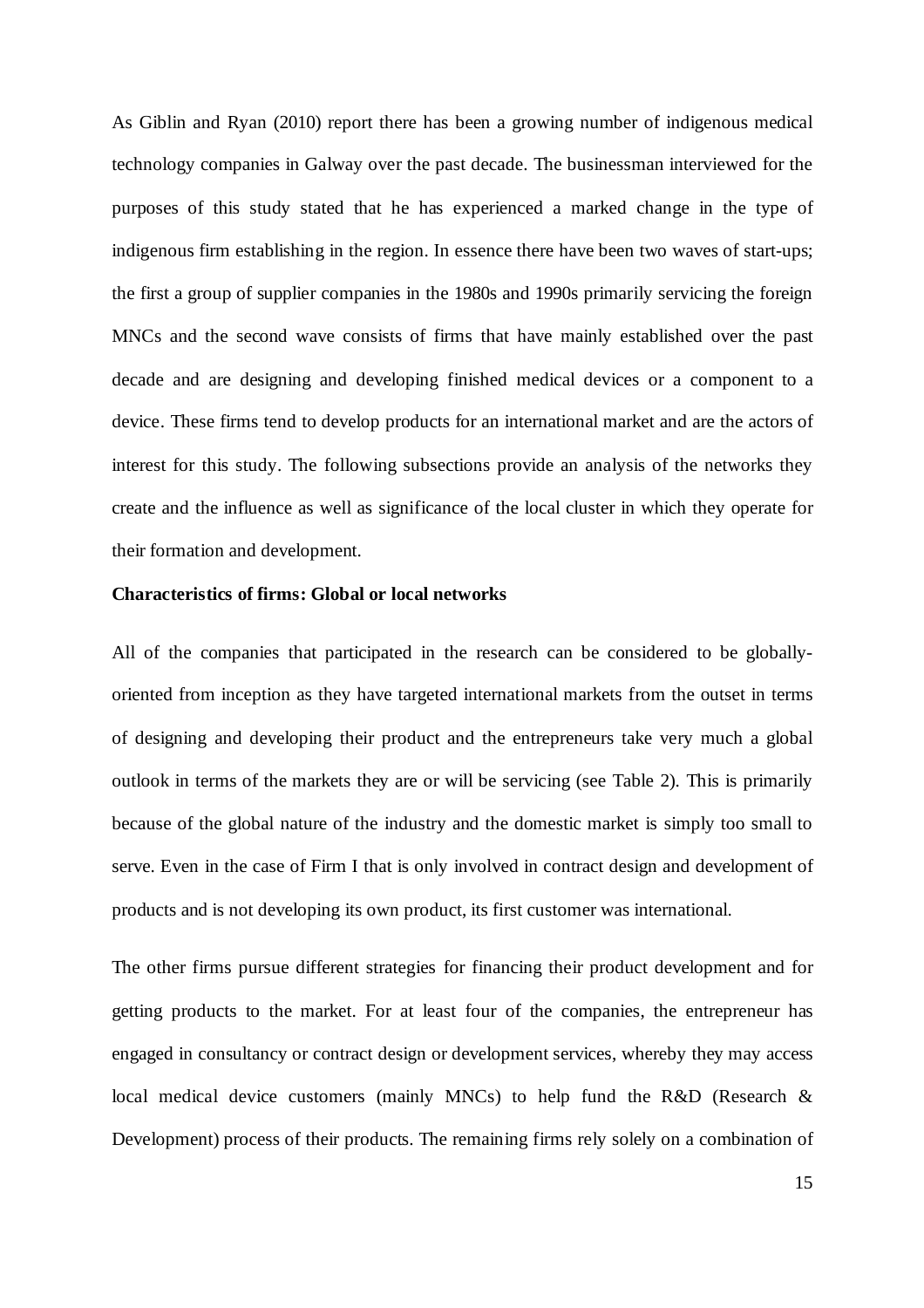venture capital, government support and/or self-funding to design and develop their products.

# **Table 2: Globally-oriented entrepreneurship in the Galway Medical Technology Cluster**

| Firm A | "Well again it's a very simple equation. If you were just going to supply the Irish market       |
|--------|--------------------------------------------------------------------------------------------------|
|        | you wouldn't last very long   because the Irish market, you know, the specialist things          |
|        | that we do, there would be twenty maybe labs in Ireland so if you were just going to do that     |
|        | hey forget it so you have to be global and in our business, medical devices, the US is hugely    |
|        | important. The US is fifty per cent of the worldwide market so you really have to have some      |
|        | strategy for the US and getting to the US " (Founder)                                            |
| Firm B | "we're looking at a global market. The Irish market is totally insignificant for us. Totally.    |
|        | It doesn't sustain. We're looking at Europe, US, and Asia. Three continents" (Founder)           |
| Firm C | "the market is international it's not here in Galwaythere's a huge international market          |
|        | there's no doubt about it" (Founder)                                                             |
| Firm D | Speaking about the early stages of developing the product and doing an international deal: "[I   |
|        | was] building up my team with the money I was bringing in from consultancy off the major         |
|        | multinationals and then using the money from that to plough back into developing my own          |
|        |                                                                                                  |
|        | products, and so that was moving along very nicely and then a friend of mine said to me that     |
|        | he had great - he'd seen a great technology out in CaliforniaSo I negotiated a licence           |
|        | agreement with them" (Founder)                                                                   |
| Firm E | "From day one you have to be global because it's a global industry" (Founder).                   |
|        |                                                                                                  |
| Firm F | "complete a deal that's a distribution deal or a license deal with these companies your          |
|        | product is going to get to the larger market much faster than if you tried to do it yourself. So |
|        | the view we took for the next phase of our development is a partnering arrangement and           |
|        | we've done that with Merit Medical on our first" product. (Founder)                              |
| Firm G | "we are an international business based in Galway, you know, I actually, you know, the           |
|        | Irish market is almost meaningless to me" (Founder)                                              |
| Firm H | "[Firm H] is based on a global, you know, global access and a global market access because       |
|        | quite frankly if we were developing in the kind of cost input it's going to take to develop our  |
|        | projects you just would never get the return on a local basis"(Founder)                          |
| Firm I | "and picked up the customers our first customers, we continued to do business with               |
|        |                                                                                                  |
| Firm J | them [they were] based in Italythey were our first customer" (Founder)                           |
|        | Interviewer: "you are not particularly supplying a domestic market"                              |
|        | Interviewee: "No, the American market is going to be our major focus" (Founder)                  |
| Firm K | "our industry cannot support an industry that is set up to serve the Irish market – there's      |
|        | nothing to it here. No offence to Ireland, we're just tiny. We are 1% of Europe, it's tiny"      |
|        | (Founder)                                                                                        |
| Firm L | "Our biggest market is the $US -$ we probably do around two thirds of our business in the $US$ " |
|        | "So our first product we designed and developed a medical device And that received               |
|        | approval - an FDA and CE markand that there on started the opportunity to start getting          |
|        | revenue from products and feeding our R&D pipeline[W]e developed a relationship, which           |
|        | was important, with a strategic partner - [MNC] in the US" (General Manager)                     |
|        |                                                                                                  |

In terms of getting the product to market the firms generally use or intend to use international distributors or partnership agreements with MNCs that are based internationally. The small size of the company and the lack of sales and marketing experience of the entrepreneur were cited as the main reasons why directly selling to the market through establishing international offices was not pursued at least initially. As one founder explained;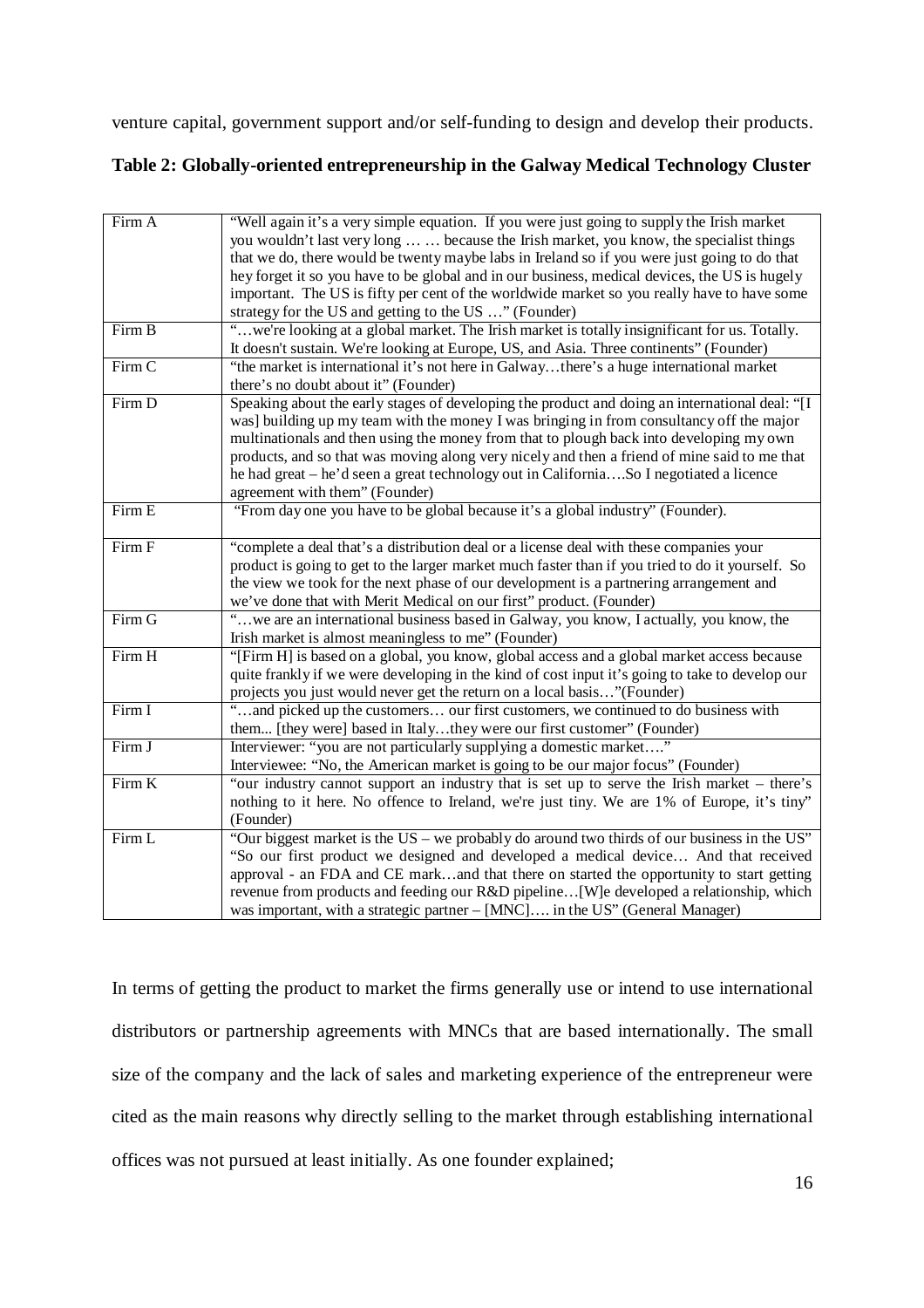"Are we going to be a company that basically develops technology, develops products, which we can do. Get them through the clinic and get the qualified, which we can do. And then set up our own sales team and take it to the market or find a partner that's going to do that and the decision we made is that we were going to partner on our products and release them through their systems to the market and there was two reasons for that. One is the financing required to set up your own sales and marketing team and that's where being a small company in the West of Ireland becomes particularly difficult. And the second one is that you've got people like Boston Scientific, Merit Medical, Medtronic and other companies with huge infrastructure and sales teams on the road already so if you can complete a deal that's a distribution deal or a license deal with these companies your product is going to get to the larger market much faster than if you tried to do it yourself". (Founder, Firm F)

In terms of creating contacts with international distributors and/or strategic partners the interviewees stated that they rely on tradeshows and most significantly contacts they would have established in their previous employment prior to setting up the company or in a company previously established by the entrepreneur. At least two of the companies have established partnerships with the MNCs, Boston Scientific and Merit Medical, both of which have subsidiaries in Galway. However, the founders reported that they don't have a major relationship with the Galway-based subsidiaries but instead deal with other units of the corporation abroad. At the same time, one interviewee stated that their location in Galway made it easier to attract the global corporation to the region to visit their firm and establish the relationship as this corporation already had a subsidiary in Galway. The interviewee of the second company sought the assistance of their chairman, a local experienced businessman who had previously worked in the MNC in Galway to help establish the connection with the corporation internationally.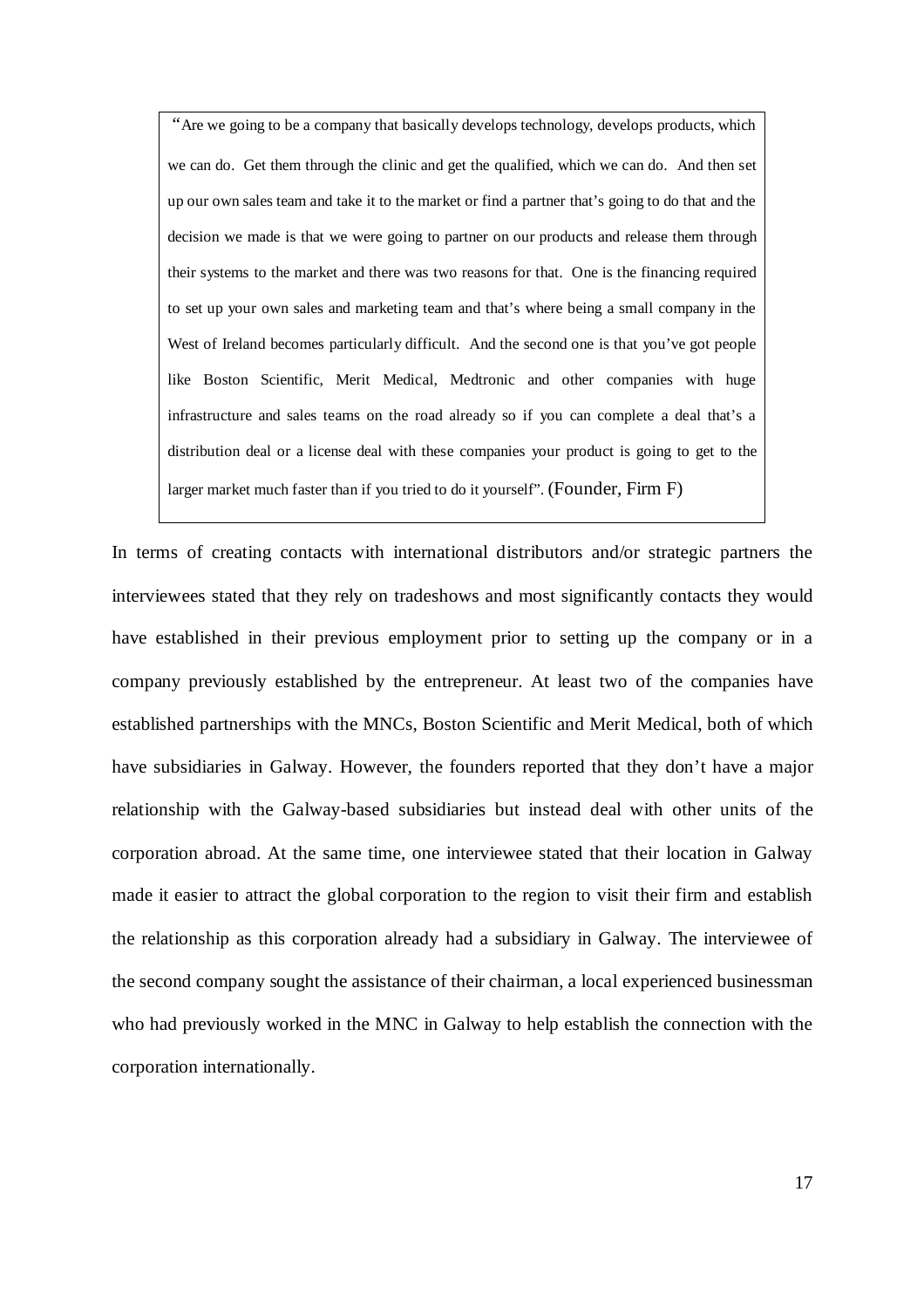Along with the distributors and strategic partners, establishing networks with clinicians is fundamental to the development of the company. The clinicians are the main source of ideas for the product and through all phases of development from design to commercialisation to incremental product changes the firm maintains an important link with clinicians. As the General Manager of one company stated;

"We cannot compete on a top level unless we are working with clinicians and we can get that relationship and that product development skill. There's no point in me out here working on a device downstairs unless I have a relationship with a clinician who is feeding in….'this is what I'm working on, on a daily basis, this is the surgery'...'come in and have a look at the surgery….come in and develop a product together'. You have to have both people working together". (General Manager, Firm L)

"I mean at the end of the day if you're designing or defining a medical device or product for the medical market you absolutely need clinical input. If you think you could do it without clinical input you've a problem". (Founder, Firm F)

The clinicians accessed by the firms are either based within Ireland or abroad. The younger firms and less experienced entrepreneurs tend to engage with clinicians based in Ireland and as the firm develops they access international physicians. For those more experienced entrepreneurs that have established other firms prior to the one under investigation, they generally have direct contact with internationally-based clinicians. Furthermore, the interviewees spoke of the importance of accessing "influential physicians" (Founder, Firm A), "world-leading surgeons" (Founder, Firm B), "imminent surgeons" (Founder, Firm C), "top guys" (Founder, Firm F), "high competent surgeon[s]" (Founder, Firm H), "opinion leaders" (Founder, Firm I), "Chief cardiovascular surgeon[s]" (Founder, Firm J) and "superstars, top-tier experts" (Founder, Firm K) for the development of their business.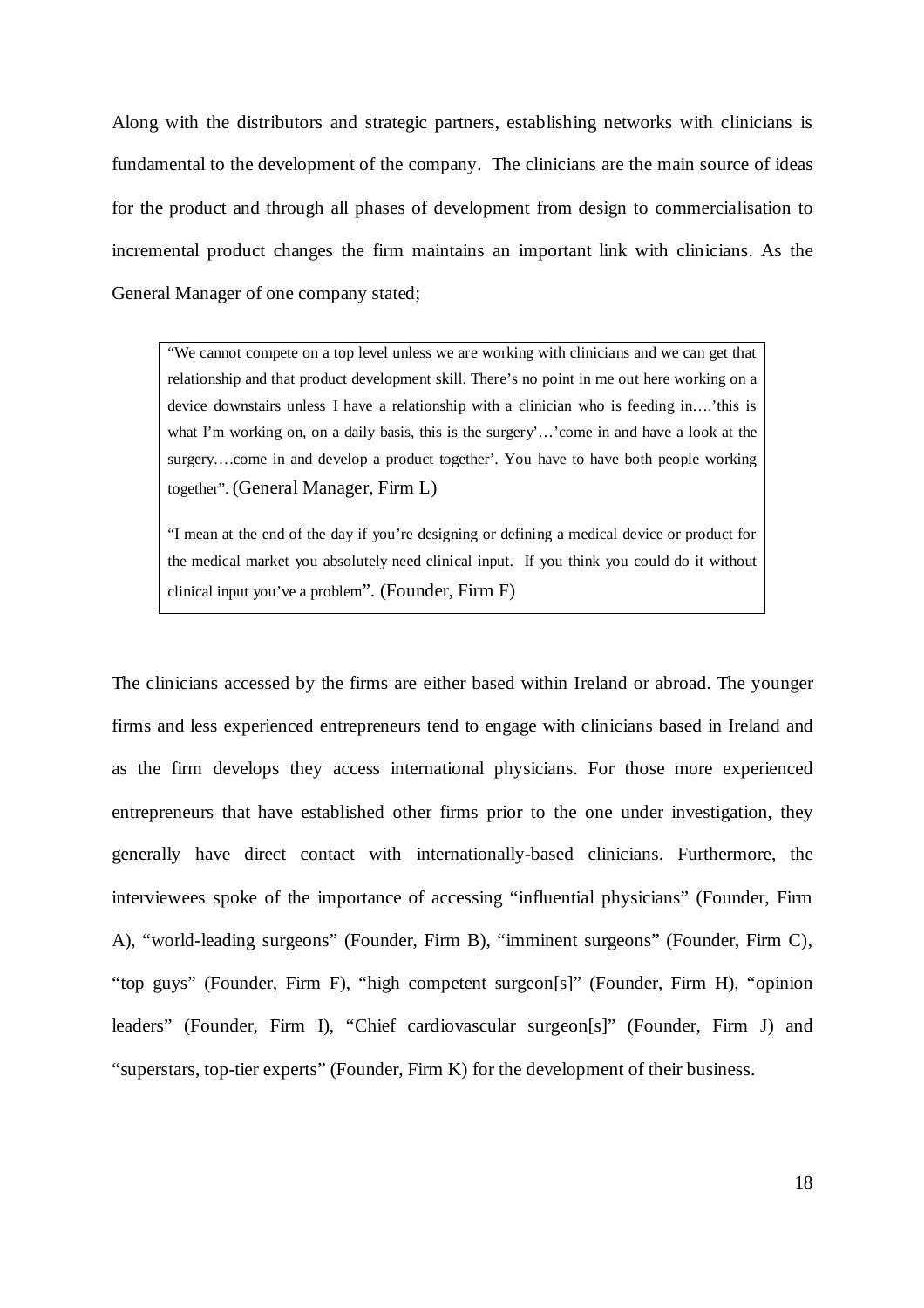As previously noted the experienced entrepreneurs tend to have made connections with internationally-based clinicians through their previous businesses but also attend leading clinical congresses and conferences to access the top-tier physicians. For the other firms, they use their strategic partners or distributors to access clinicians, they attend leading clinical congresses and they use their Board of Directors, which may include experienced local business people to create contacts with physicians. In the case of at least two of the young firms and first-time entrepreneurs, their Board members include a clinician or they have established a medical advisory board.

For those companies accessing suppliers for developing prototypes or the finished product they tend to use local suppliers for basic raw materials or local as well as nationally-based contract manufacturers. However, if needed, they also access more specialised suppliers abroad. Similarly, the interviewees reported linkages with Higher Education Institutes (HEIs) and research centres at all three geographic scales – local, national and/or international. All of the interviewees reported that they had either formal or informal linkages with the local university or institute of technology in the form of research linkages, social networks or the allocation of office space. Three of the companies under investigation are located in business centres on the campus of local HEIs. Linkages with international research centres or universities were also cited by a number of interviewees, which were particularly important for accessing clinicians abroad.

Overall, the firms can be characterised by the extent of the global networks they establish with various actors from the outset. The following two subsections focus more specifically on the influence of the local cluster on firm formation and development which emerged from the interviews and how significant locating in the cluster is for these firms.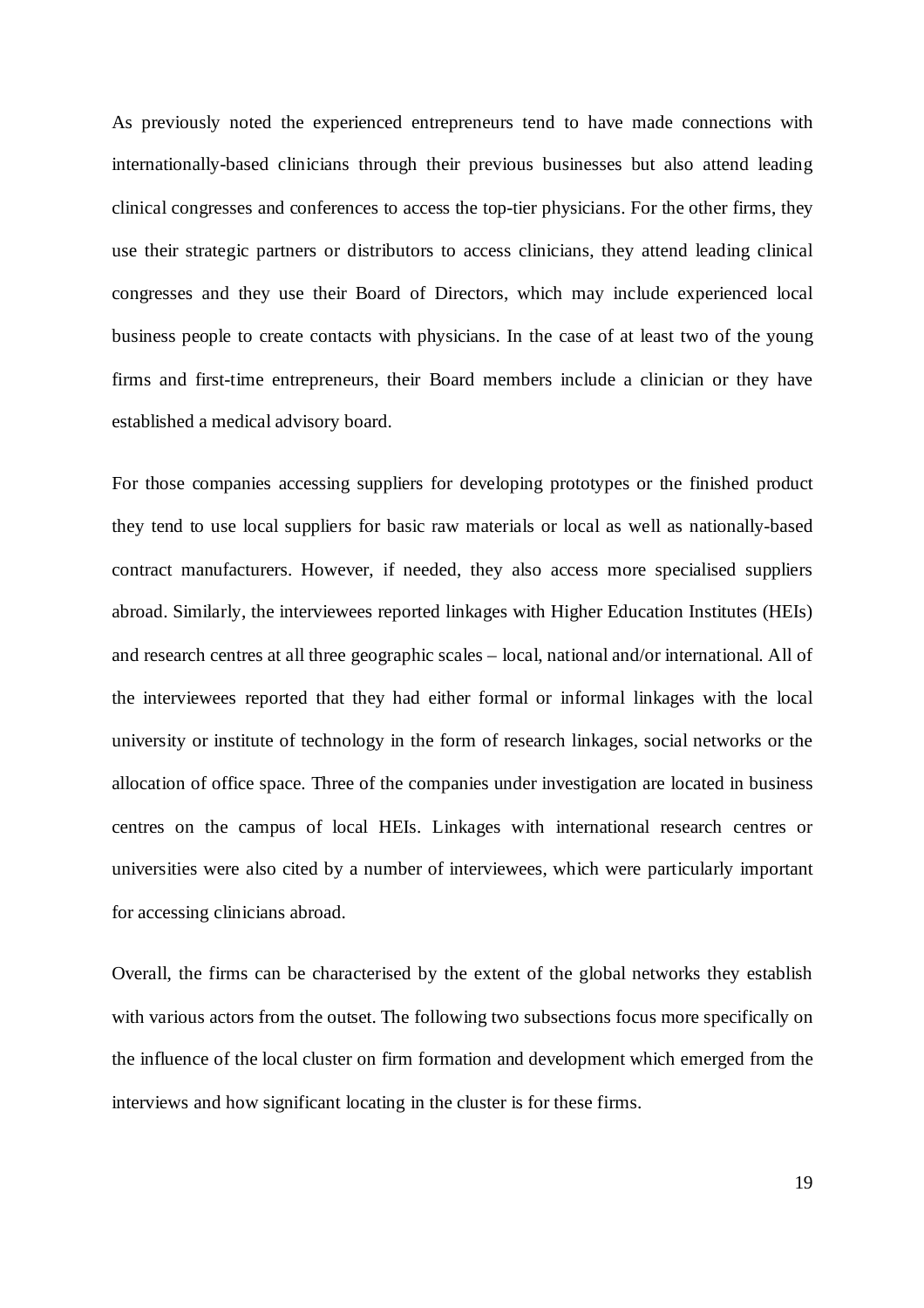#### **Cluster influence on new firm formation**

The cluster was found to be influential in the formation of these firms in two important ways. First, the cluster played an important role in developing the skills of the entrepreneur. Secondly, the cluster was significant in the formation and development of firms through the establishment of contacts and networks between experienced business people and inexperienced entrepreneurs within the cluster.

All but one of the individuals interviewed had experience working in Galway-based MNCs in the medical technology space before establishing the present company in which they work. Even in the case of the exception to this, the entrepreneur had worked as a freelance consultant with a local medical technology MNC prior to establishing the company. The founders referred to the importance of this work experience for creating contacts, getting international exposure, meeting with clinicians, meeting quality standards, developing their managerial skills and technical skills, and establishing credibility as a business person in this sector. All of these aspects proved invaluable for setting up their own companies. This point is emphasised in the following quotations from the interviews conducted:

"quite frankly it's the only place to get a grounding in the business because, particularly the medical device business, it's very much, it's very international….. understanding markets, links in with clinicians – all of those things and it's a very, very relevant part of building the knowledge base to take flight in this business" "…working at a senior management position, working out in the clinical environment with the marketing groups, understanding clinician needs, you make relationships and build on them over the years. It's…you've got to serve your time" (Founder, Firm K)

"…you bring a culture – you understand about validation, all of the supply sources come natural to me because I have them all. So I can put something together very fast and develop the resources for it" "there is an awful lot of entrepreneurial skill coming from the  $MNCs$  – the engineers that leave and set up their own – that's very much there and I think it's a spawning ground for small businesses like us" (Founder, Firm J)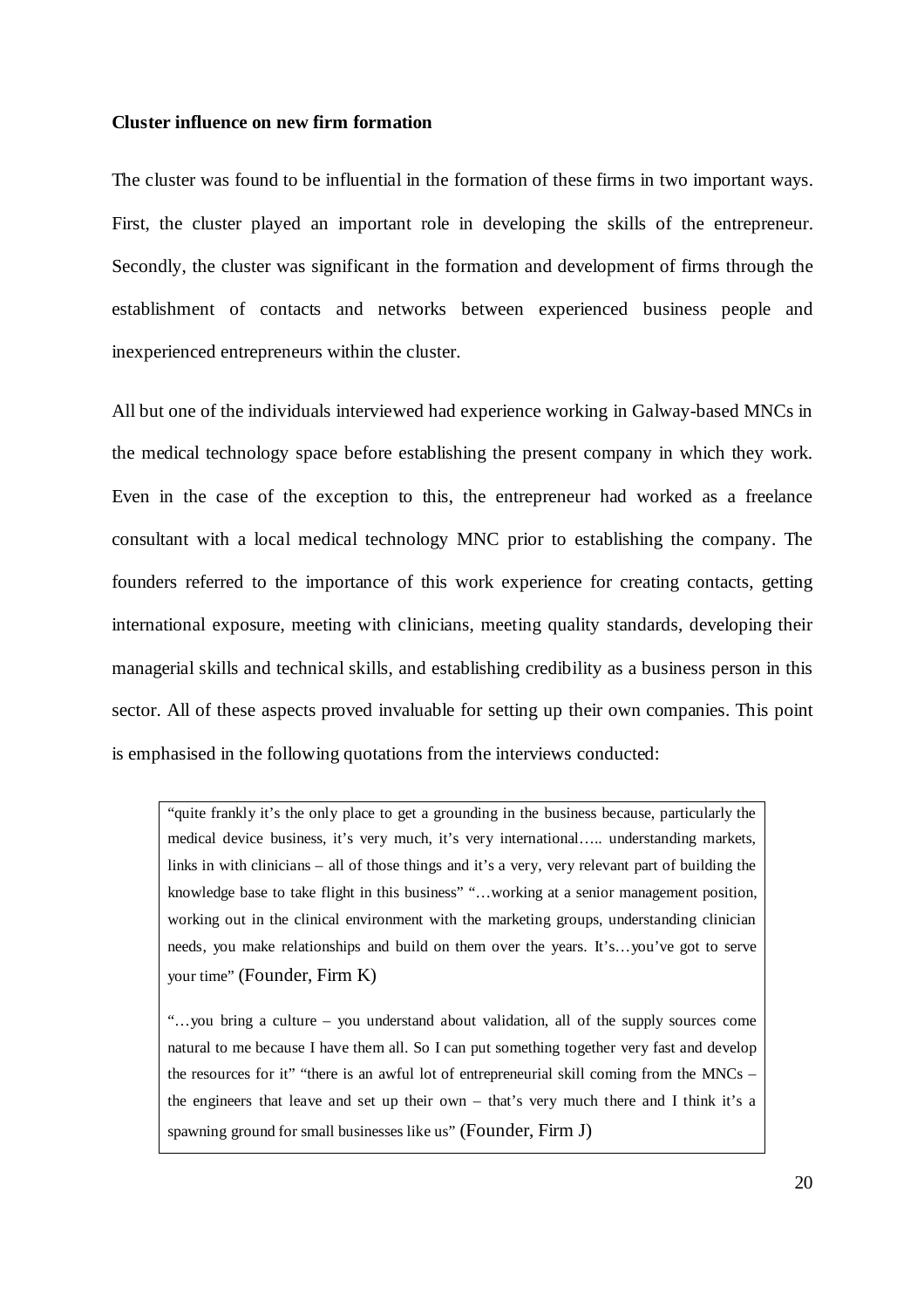"…you're taking the experience that you get in the big multinationals and the relationships you build up…you build up relationships and you get to know people and you get to know the market, so you stand back and you say, right, I know I can approach these people and I know I have some ideas and I know this doctor and he can get involved with me to check out the idea. So you build up that experience and then you just have to have personality types that are prepared to be silly enough to jump". (Founder, Firm I)

"…they are almost like a university for the people who go in there, they are so well trained in the worldwide regulatory requirements …so they learn a huge amount about the market, they learn a huge amount about the products, they learn a huge amount about where the business, all businesses are going…you know this is the next big thing… some smart guy in there spots it and says you know what I'm going to set up a company and do that … and they decide right, we know what to do, we know what has to be done, we know the people to hire and they come out of there with a lot of credibility when you go to investors". (Founder, Firm C)

Most of the founders are not from Galway originally and only four of the interviewees did their third level engineering degree or diploma in Galway while the remaining eight obtained third level education in Dublin, the UK or Limerick. In the case of one company, while the General Manager had work experience in a Galway-based multinational, the founder is from the United States and chose Galway to establish his company because of the "hub of manufacturing" that existed in this area (General Manager, Firm L).

The second most significant way in which the cluster played a role in the formation and development of the firms was the establishment of networks between local experienced businesspeople and inexperienced entrepreneurs, that is, first-time entrepreneurs locally. Four of the interviewees can be considered serial entrepreneurs in the sense that they have set up more than one medical technology firm in the region, while two other entrepreneurs established their firms (Firm D and Firm I) twelve and ten years ago respectively. Furthermore the experienced businessman who was interviewed to provide context to the study has worked in the cluster in Galway for thirty years. These experienced business people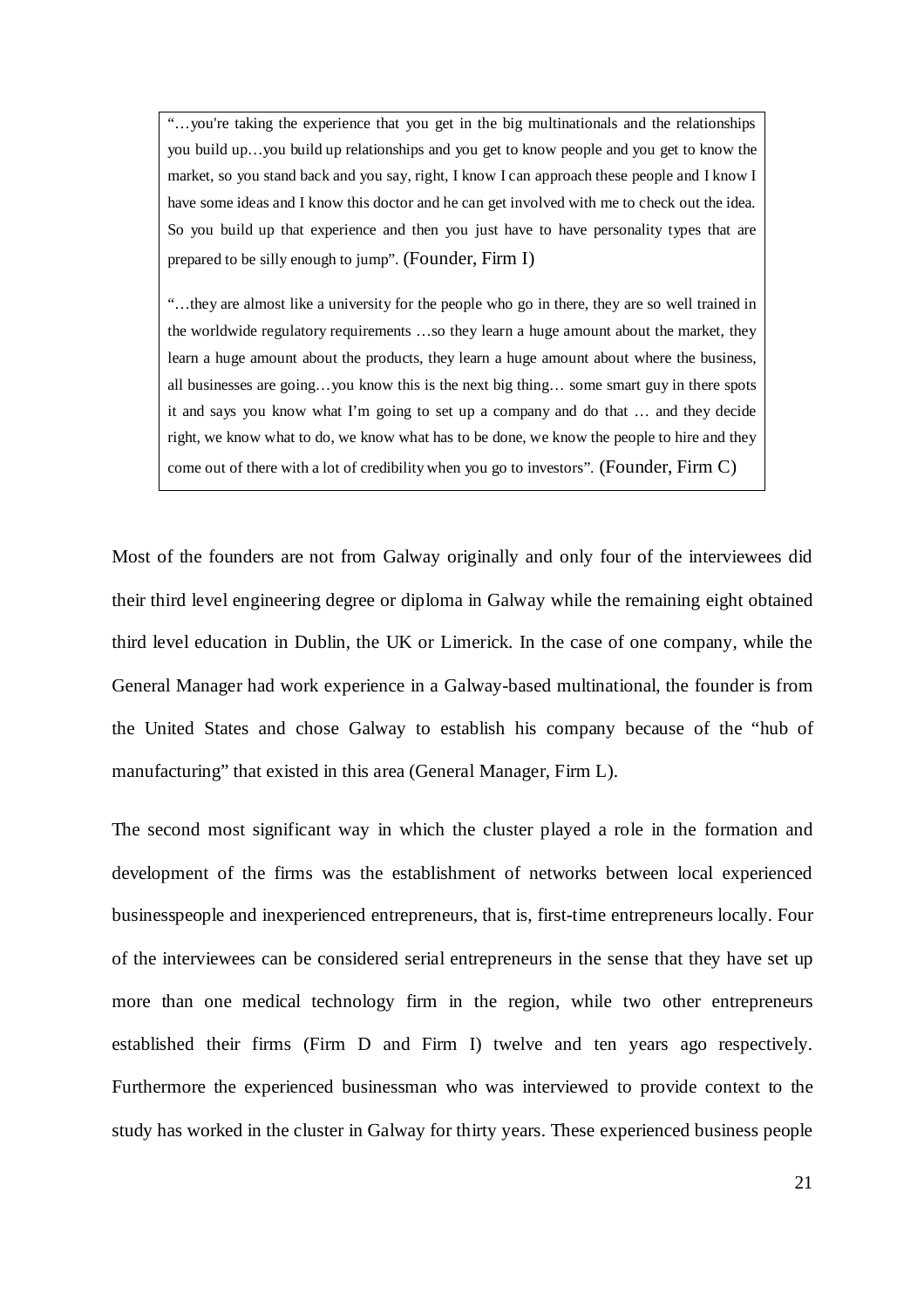tend to have access to a wide and strong network of international contacts in particular, which was emphasised in the last subsection. They also have business acumen and credibility within the medical technology space. As a result the more inexperienced entrepreneurs interviewed stated that developing relations either formally or informally with these more experienced people locally is important for business formation and development, particularly in terms of accessing finance. On a formal level most of these experienced business people are on the Board of Directors or are Chairpersons of one or more of the younger firms that were founded by inexperienced entrepreneurs interviewed. Even if such a formal connection did not exist all the entrepreneurs spoke of the importance of informal networking with such experienced business people in the cluster. The following quotations from the interviews demonstrate the significance of such local networks;

"….you get entrepreneurs like himself [referring to an experienced business man in the cluster] who have just, who again knew the global market, knew the technology, knew the trends and, you know… He's a non-executive chairman here…[he brings] experience, governance, strategic vision…and we have a strong board here now and I think it's very important. I guess we've raised a considerable amount of equity investment but also…if a company is going to spend a couple of hundred thousand Euros to qualify you, they want to make sure that you're there in one year and then three years and then five years' time and that's why they like to see you progressing and, you know, to see you're well funded and they see a strong board of directors". (Founder, Firm E)

"I would know all of them (referring to other experienced business people in the cluster)…[We] ring each other for therapy every now and again" (Founder, Firm E)

"[It's] absolutely key, you know people…, I don't want to be throwing names here but you know people like [name of experienced entrepreneur in the cluster] who had been through it all here before, you know, who was a very willing, you know, willing with information and just very generous with his information and time…This is just like over coffee or over lunch or whatever just to meet with these people [referring to experienced entrepreneurs in the cluster] and what has been their experience and how they have done it and all that kind of stuff so but you know I did that with a number of different people down here and started to get connected to other people who then you know… You know people like that, that I just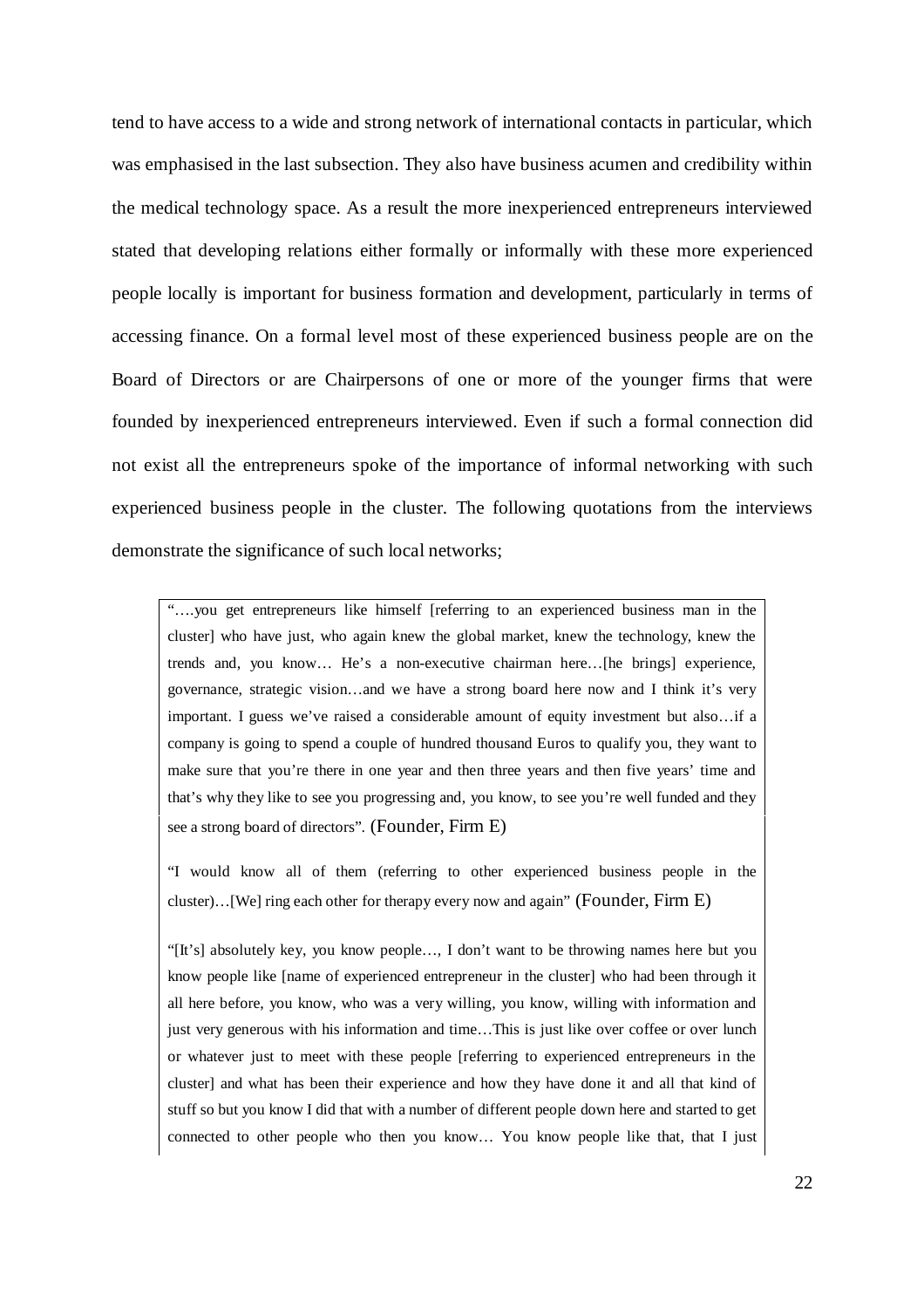connected with who were able to talk about you know how they got funded, we would have spoke about the type of services they used and that type of thing so, you know you can't under estimate that network and a willingness for those guys, like it's literally a half an hour or an hour….. it's almost like you know you are connecting rings, you are connecting….You are connecting into a bigger pool all the time and it's that network I suppose that. And I saw that I suppose from the very early stages that that's what I needed to connect into to make this, you know I think I would have been struggling to do it in Dublin or even in Limerick. (Founder, Firm H)

"Absolutely, you know [name of experienced businessman in the cluster] [his] reputation goes before him. We needed someone who could lead and direct our company and give young people – at the time [the Founder] was young, he was in his early 30s and I was young as well - and we needed someone with a lot of experience who has been through it before and could direct us in the right paths. So most definitely having [name of experienced businessman in the cluster] on the board has led us in…the right direction and we haven't looked back. He has been a very important cog to us in the last eight years and he is still chairman of our company in 2010". (General Manager, Firm L)

"It's connection and confidence, it's about credibility, when you go to an investor he's got to feel or they've got to feel that you are credible, now whether you do that with your product or your team or your product and your team right is entirely up to you, but they do like to see the product and the team, they are gone very choosy lately" (Founder, Firm C)

## **Significance of locating in the cluster for firm development**

When asked about the significance of locating in the cluster for the development of the firm the most commonly cited points by the interviewees were; the access to a specialised labour pool, the benefits of Galway as an internationally renowned hub for medical technology and the quality of life in Galway for attracting and retaining engineers. The specialised labour pool has developed primarily as a result of the presence of the large MNCs in the region but also the local university and institute of technology play a role in the supply of biomedical and mechanical engineering graduates. These quotes from two founders emphasise the importance of the cluster for providing skilled labour;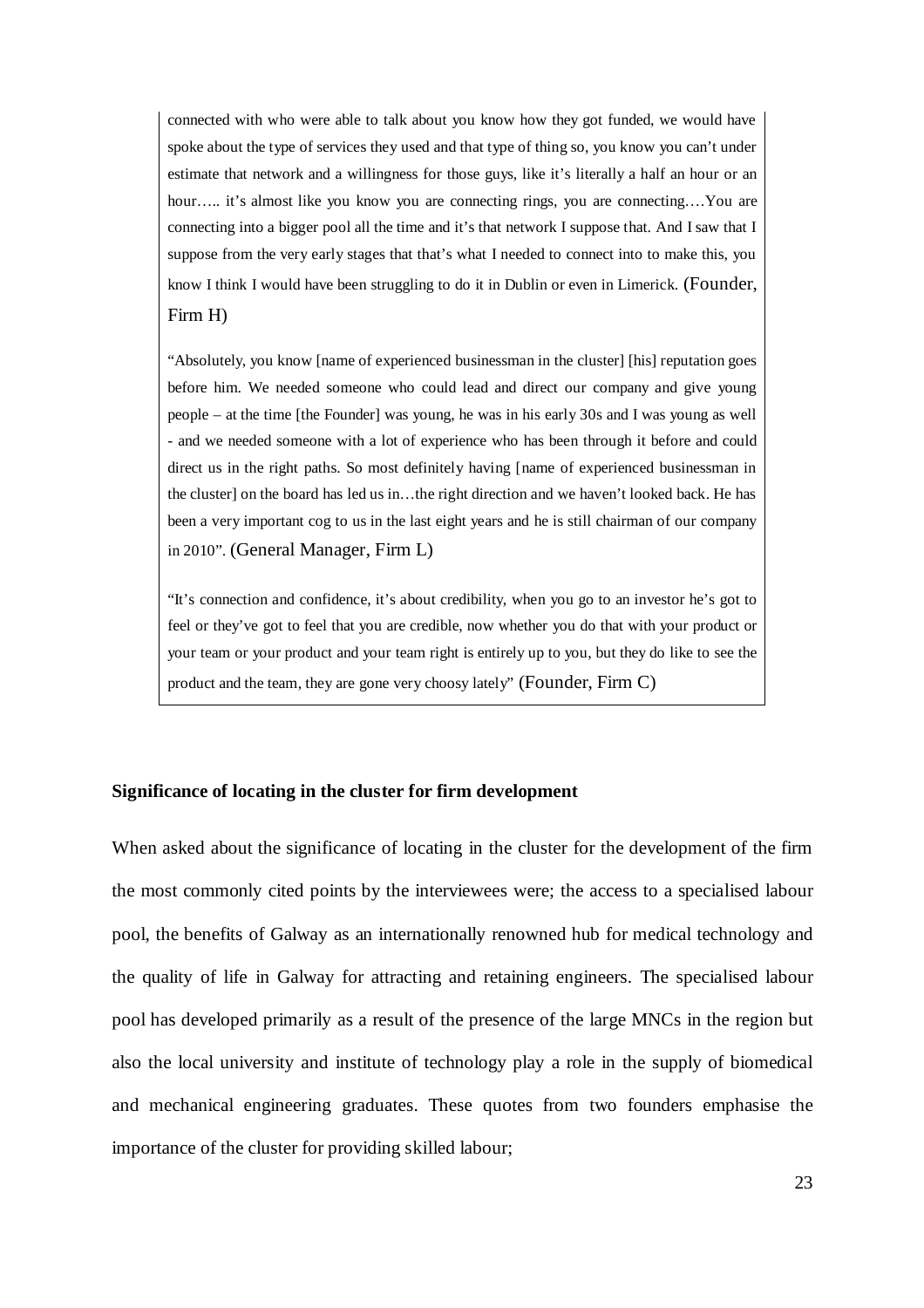"…we've got Medtronic operators, Abbott operators, all who've hit the ground running who don't need to be, you know, that has the GM, the good manufacturing practice … for medical devices experience, they know the documentation, the importance of regulatory, regulated business. It is so the fact that all that expertise is here, that labour pool, it's enabled the likes of us…so like when people are in - even the customers - and they say 'oh' and they're sitting down, 'where did you work before', and he says 'Boston Scientific' or worked in Abbott …… you have already made a reputation and as soon as you start". (Founder, Firm E) "It's [referring to the cluster] fantastic in terms of the skilled people in specific areas. If you are going to hire a group of R&D engineers, it's a great place to come. It's much better than any place in the UK just because we have experienced people, similar with regulatory, with people that have quality backgrounds. So there is a pool of talent and it's not surprising because look at what we've got around us, there's a great pool of talent around here. And there are suppliers that understand the quality systems". (Founder, Firm K)

"…you know if you are looking for people, particularly on the operational side and in the R&D side, you know, the best paper you could be advertising in is the Galway Advertiser, not the Irish Times, you know, there is such a skill base". (Founder, Firm  $G$ )

Most significantly, the interviewees referred to the importance of Galway being known internationally as a hub of medical technology activity for their business as it facilitates them in creating networks abroad. It is the region's reputation for medical device manufacturing capabilities and regulatory compliance that the smaller indigenous companies benefit from. This is primarily as a result of the presence of the world-leading MNCs, such as Boston Scientific, Medtronic, Merit Medical and Covidien. When the entrepreneurs go abroad to establish networks, the international actors know of the Galway region and its positive reputation. Furthermore, the hub of medical technology activity attracts global actors to the region as they visit the subsidiaries of the MNCs or attend international trade shows that are held locally which facilitates smaller firms in organising site visits and meetings with them. This positive reputation effect, which has also been evidenced in previous studies (Giblin and Ryan 2010, Giblin *forthcoming*) is emphasised in the following quotations;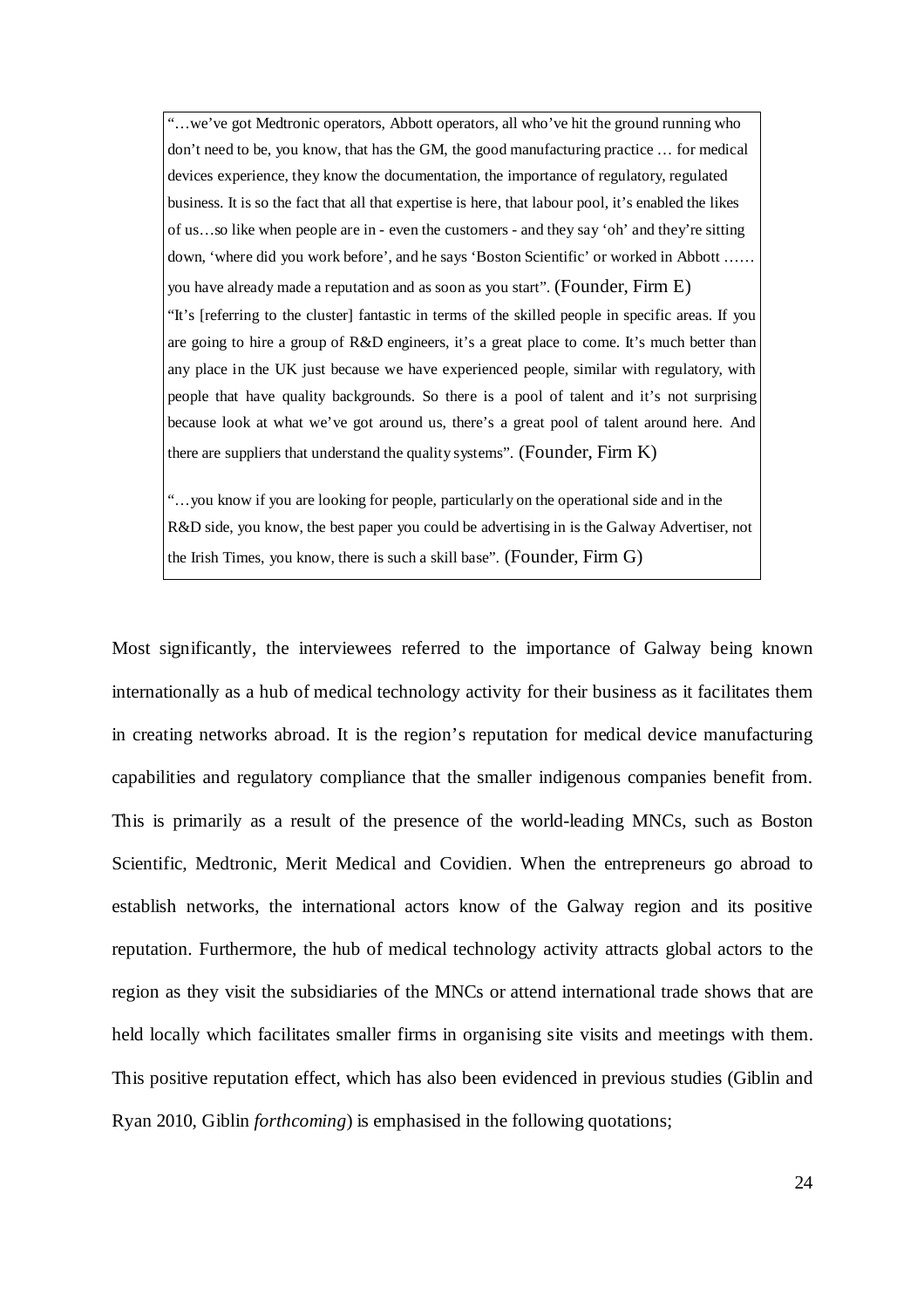"we [referring to the region] enjoy a very strong regulatory…reputation and credibility and even for manufacturing we have a very strong reputation for it so if I find if you're in Shanghai, China or San Francisco, California and you say you're based in Galway, people don't, people know where Galway, Ireland is and in this industry know where Ireland is and they know where Galway is and they know that it's a major cluster for medical,… in medical Galway and Ireland is very well globally recognised and so immediately that brings you credibility when you start marketing overseas as well" (Founder, Firm E)

"I don't know if there is a better place in the world to do what we're doing, I don't think there is. At the end of the day I think something like a third of the global medical devices on the market over a third are produced here in Galway because you've got the leading, the Boston Scientific, Medtronic, you have Abbott in Ireland and, you know, other smaller company spin offs as well". (Founder, Firm E)

"Galway is renowned as a medical device manufacturer and I think we need to appreciate that in Galway and in Ireland. The biggest medical device companies are based here, between Boston Scientific, Medtronic, Covidien, they are leading top ten players in the world in terms of medical device manufacturing" (General Manager, Firm L).

"There is a credibility, a cluster has emerged" (Founder, Firm K)

The final point made by the interviewees in relation to the significance of locating in the cluster for the development of the firm was a quality of life factor in Galway. The importance of place emerged during the interviews as a significant factor for attracting and retaining engineers in particular but also in terms of getting global actors to visit the region.

"There is also a quality of life in Galway and you know my experience and [the Founder's] experience will tell you that if you want to retain good engineers they are going to come and work in an environment that has a good quality of life and whereby there is an excitement and a good atmosphere here. So that's very important, young, hungry, good quality of life, educated workforce and a knowledge economy for medical device manufacturing". (General Manager, Firm L)

"And I think the third piece of it is a little bit, it's a softer side of it and the softer side of it is Galway is a good place. Galway is a good city. So if I say to a clinician we're based in Galway I would like to have you come over and review our products and see where we're at that's a very easy sell…So there's quite a few strings to Galway being a very, very positive place to be". (Founder, Firm F)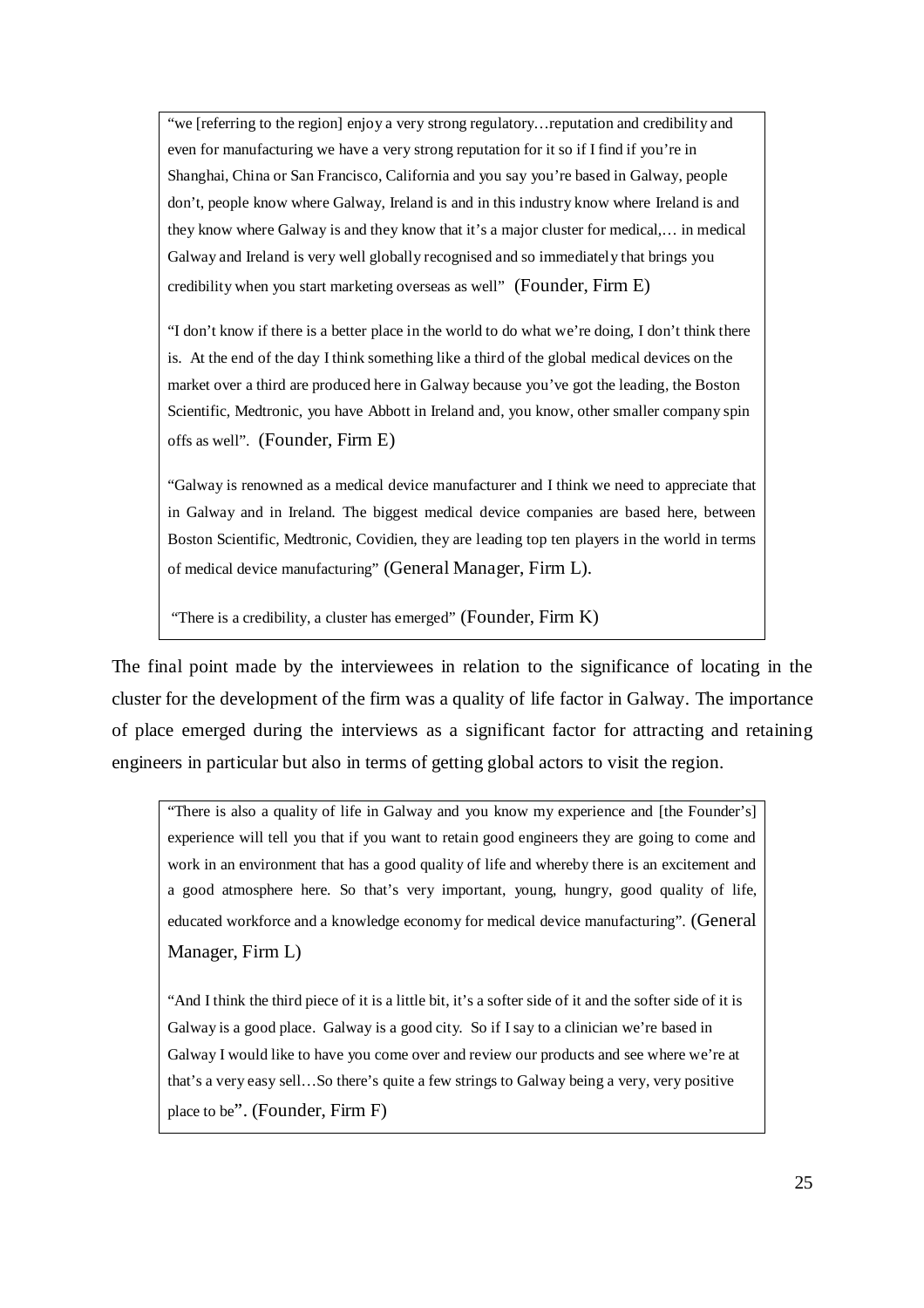Overall, the findings demonstrate that while these are globally-oriented companies that predominantly pursue international markets, the local cluster still plays a significant role in the formation and development of the firms. In the next section these findings are discussed in more detail within the context of the literature and final conclusions are drawn.

#### **5 Discussion and conclusions: Local clusters and global entrepreneurship**

The purpose of this paper is to explore the phenomenon of globally-oriented entrepreneurship within industrial clusters. Scholars have argued that entrepreneurship is central to both the formation and development of industrial clusters (Feldman et al. 2005) and that "our understanding of regional economic systems may be enhanced by a consideration of entrepreneurs as economic agents who actively interact with their local environment" (Feldman et al. 2005, p. 139). Audretsch and Keilbach (2004) refer to the factor endowments in a cluster, such as formal and informal local ties that encourage and foster the growth of new firms, which in turn influence the development of the cluster. It is reasonable to expect that an industrial cluster may encourage the formation of new firms which are set up to supply the local market as the access to local linkages for trade and local market knowledge are already well-established. However, the ambiguity in the literature lies in explaining how, if at all, a cluster can encourage and promote the formation and development of firms that are predominantly outward-focused from the outset. These firms are termed in this paper as 'globally-oriented' as they are set up to supply and international market from inception.

This research adds to the literature by showing how clusters can play a role in the formation and development of such globally-oriented entrepreneurship. Therefore, the paper seeks to address the following research questions: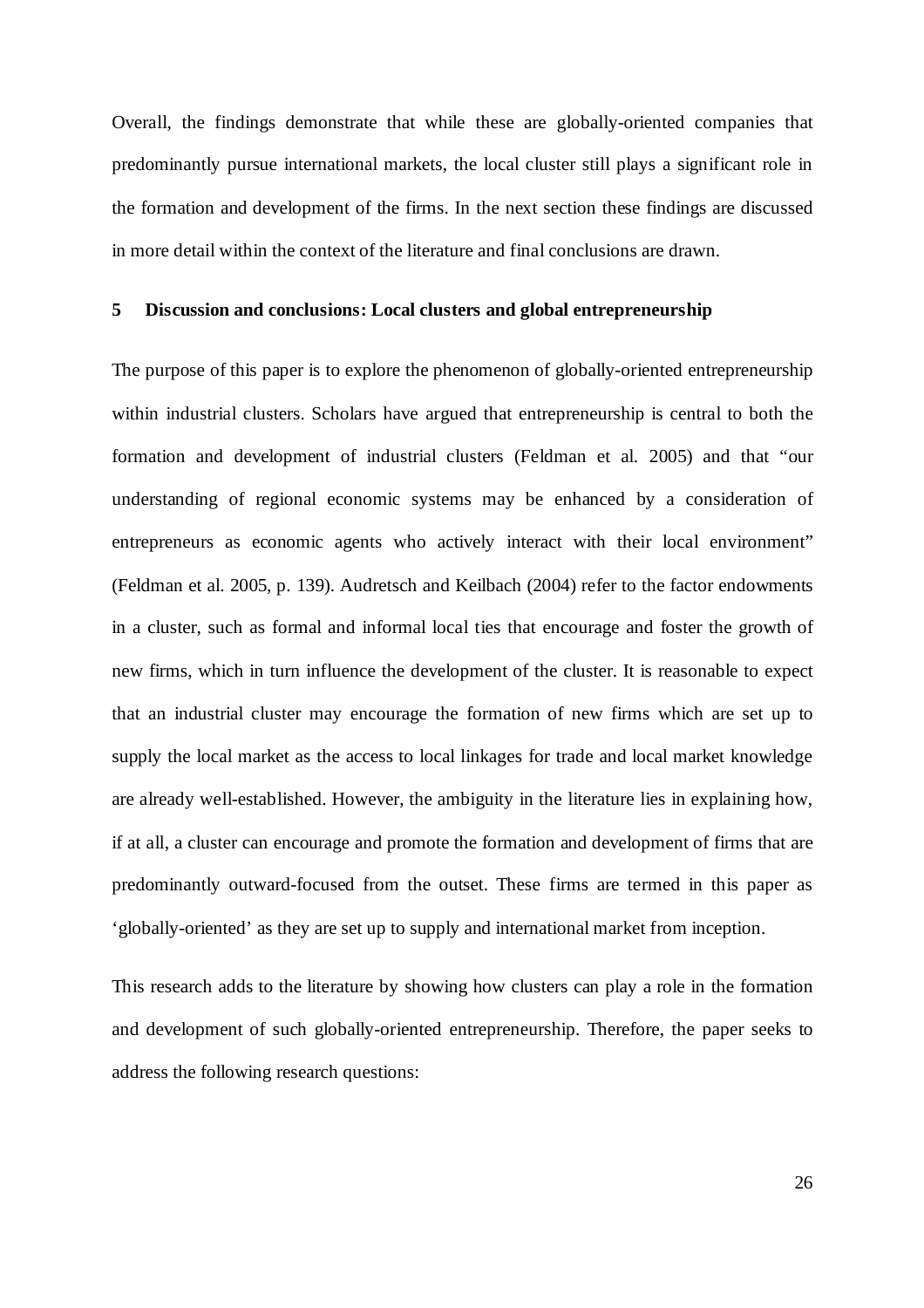- 1. How 'local' is new firm formation in an industrial cluster in terms of the networks created to establish and develop a globally-oriented firm and the influence of the cluster in the formation of such a firm?
- 2. How significant, if it all, is being located in a cluster for a globally-oriented firm?

A case study of the medical technology cluster in the west of Ireland was undertaken to answer these questions. Interviews were conducted with the founders or general manager of globally-oriented firms in the cluster. Most significantly, the focus of analysis was the networks the founders create to establish and develop their company, as well as Galway as a business location for the entrepreneurs. All of the firms were found to be globally-oriented in that they are developing products for an international market and focus on establishing global linkages with strategic partners, distributors, clinicians as well as research institutes. However, in terms of the first research question, the local cluster was found to be significant in the formation and development of the firms in two ways. First, the cluster played a role in the skills development of the entrepreneur. In corroborating with previous research (Giblin *forthcoming*, Harrison et al. 2004) anchor organisations in the form of large MNCs in the cluster were found to be particularly significant in developing the managerial and technical skills of the entrepreneurs and in getting international exposure in terms of creating contacts with partners and clinicians abroad and in establishing their credibility as a business person within the sector. Secondly, the cluster was found to be important in the local linkages that have developed between experienced business people and the inexperienced entrepreneurs within the cluster. Four interviews were conducted with serial entrepreneurs and one interview was conducted with a business person with over thirty years business experience in the cluster The research showed the importance of a local mentorship role between these experienced people and the inexperienced entrepreneurs. The former individuals have strong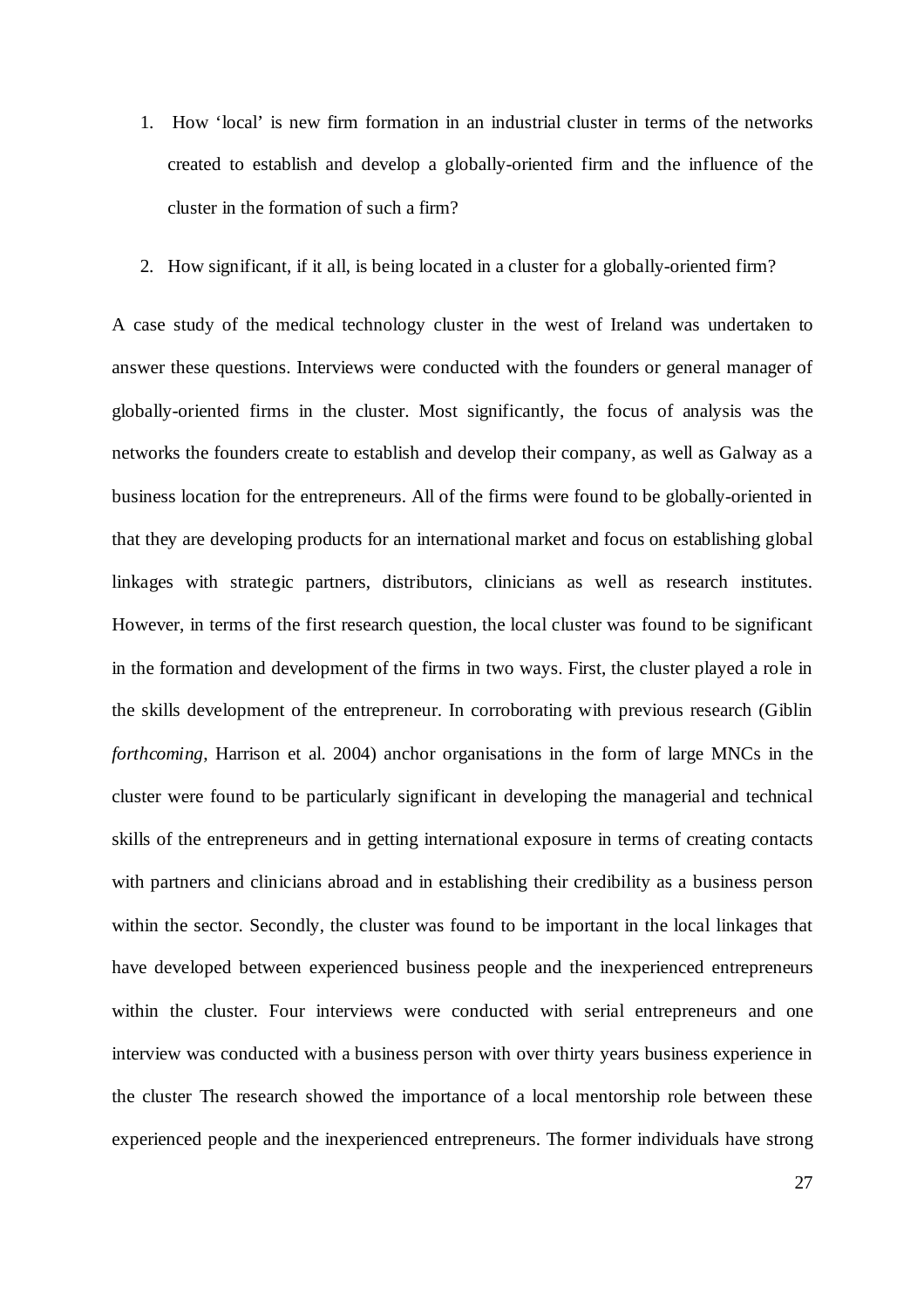business acumen and access to a wide international network that the inexperienced entrepreneurs access either through local social ties with them or having them as chairperson of their firm or part of their board of directors. These local networks were found to be significant for the formation and development of the firm.

In terms of the second research question posed the research showed that locating in the cluster was important for the firm in three ways: access to a specialised labour pool, the reputation of the cluster as an international hub within the medical technology space that facilitated the firms in establishing networks abroad and the quality of life in the region that assisted in attracting and retaining employees. These findings substantiate previous research on industrial clusters that has shown the importance of clusters for providing access to skilled labour and for facilitating firms in participating in international networks through the positive regional reputational effects that the cluster can create (Giblin and Ryan 2010).

While there are of course limitations regarding the extent to which this case study research can be generalised to other types of clusters in other regions, the paper provides a basis for which future research can focus on. In particular, the paper shows that while globallyoriented entrepreneurship is prevalent in high-technology industry clusters, local entrepreneurial skills development, the positive reputational effects of a cluster and most significantly, local networks in the form of mentorship connections between experienced and inexperienced entrepreneurs are significant for the formation and development of globallyoriented firms. Overall, it can be concluded therefore that the spatial and local relational proximity of clusters matter for new firm formation, even in the case of globally-oriented entrepeneurship.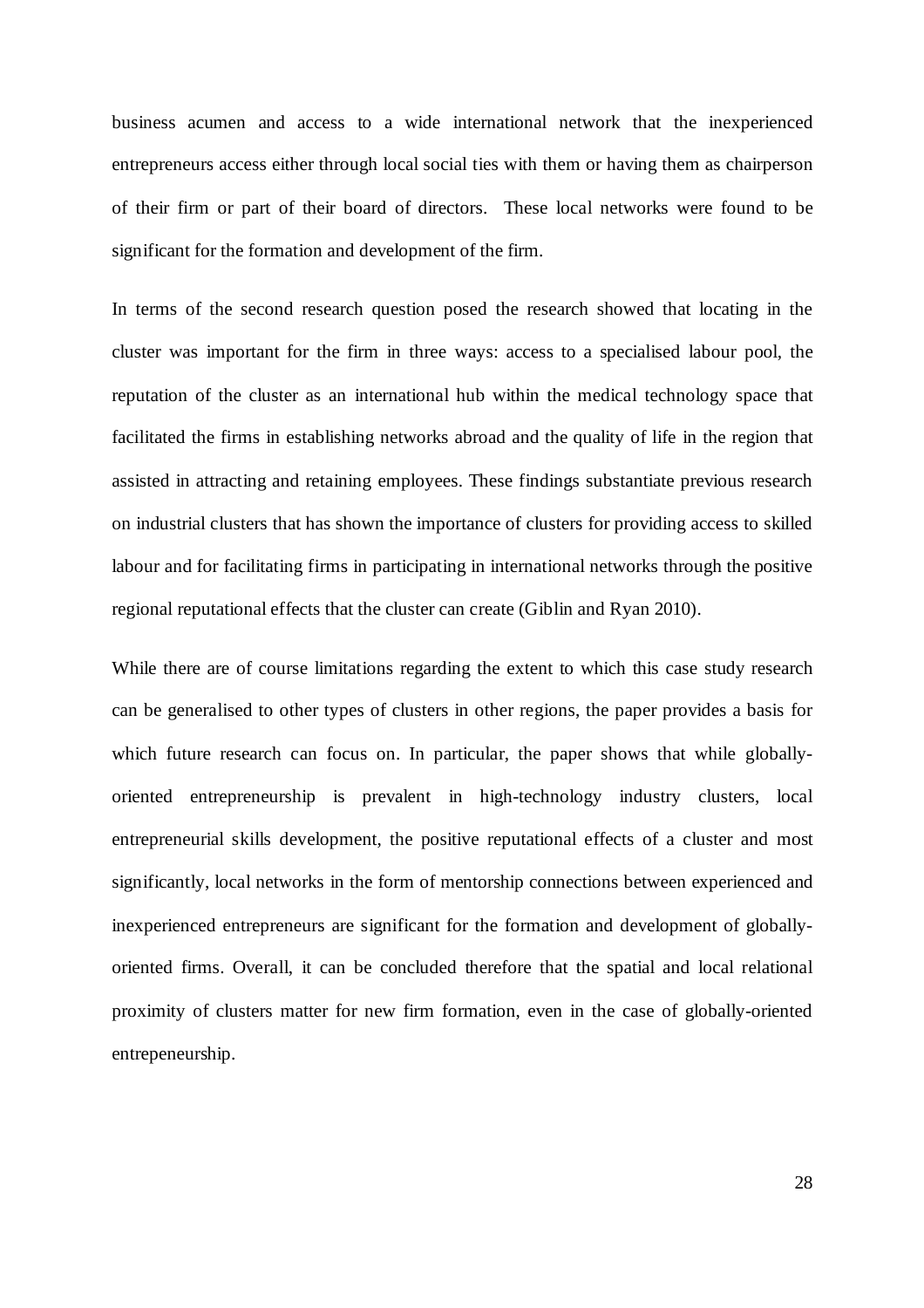## **References**

Acs, Z.J. and D.J. Storey (2004) Introduction: Entrepreneurship and Economic Development, *Regional Studies¸* 38(8), p. 871-877.

Andreosso-O'Callaghan, B. and Lenihan, H. (2008), "Networking: a question of firm characteristics? The case of the Shannon region in Ireland", *Entrepreneurship & Regional Development*, Vol. 20 No. 6, pp. 561-580.

Aoyama, Y. (2009) Entrepreneurship and Regional Culture: The case of Hamamatsu and Kyoto, Japan, *Regional Studies*¸43(3), 495-512.

Audretsch, D.B. (2004) Sustaining innovation and growth: Public policy support for entrepreneurship, *Industry and Innovation,* 11(3), p. 167-191.

Audretsch, D.B. and Keilbach, M. (2004) Entrepreneurship Capital and Economic Performance, *Regional Studies*, 38, 949-959.

Autio, E., Sapienza, H. and Almeida, J. (2000) Effects of age at entry, knowledge intensity, and imitability on international growth, *Academy of Management Journal*, 43(5), p. 909-924.

Bathelt, H., Malmberg, A. and Maskell, P. (2004), "Clusters and knowledge: local buzz, global pipelines and the process of knowledge creation", *Progress in Human Geography*, Vol. 28 No.1, pp. 31-56.

Barry, F. (2006) 'The Emergence of Ireland's ICT Clusters: The Role of Foreign Direct Investment' in Braunerhjelm, P. and Feldman, M., eds., *Cluster Genesis: Technology-Based Industrial Development*, Oxford: Oxford University Press, 148-171.

Bell, J., McNaughton, R., Young, S. and Crick D. (2003) Towards an integrative model of small firm internationalisation, *Journal of International Entrepreneurship,* 1(4), p. 339-362.

Best, M.H. (1990) *The New Competition: Institutions of Industrial Restructuring*, Cambridge UK: Polity Press.

Best, M. (2001) *The new Competitive Advantage: The Renewal of American Industry*, Oxford: Oxford University Press.

Cavusgil, S.T. (1994) A quiet revolution in Australian exporters, *Marketing News,* 28(11), p. 18-21.

Cooke, P., Uranga, M.G., and Etxebarria, G., (1997) 'Regional innovation systems: Institutions and organisational dimensions', *Research policy*, 26 (4-5), 475-491.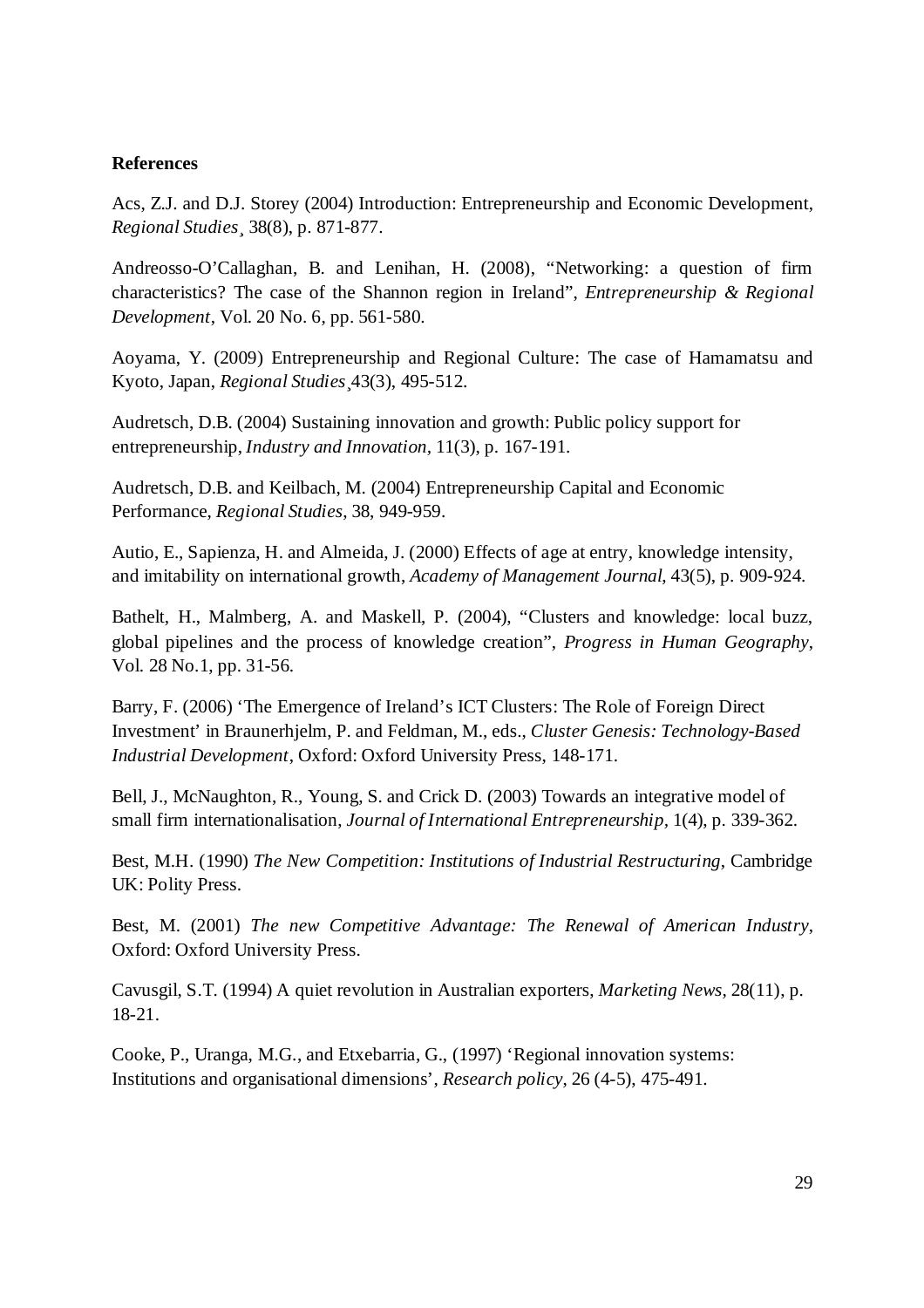Cooper, A.C. and Folta, T. (2000) Entrepreneurship and high technology clusters, in Sexton D.L. and Landstrom, H. (eds.) *The Blackwell Handbook of Entrepreneurship*, p. 348-367, Oxford: Blackwell.

Eisenhardt, K.M. (1989) Building Theories from Case Study Research, *Academy of Management Review*, 14, pp. 532-550.

Eisenhardt, K.M. and Graraebner, M.E. (2007) Theory Building from cases: Opportunities and challenges, *Academy of Management Journal*, 50, pp. 25-32.

European Commission (2008) *Digest of Industrial Research* (Brussels: IPTS JRC of the European Commission).

Expert Group On Future Skills Needs, Forfás (EGFSN) (2006) Skills at Regional Level in Ireland: A Study of Skills Demand at Regional Level for Specified Enterprise Sectors. EGFSN, Dublin.

Expert Group On Future Skills Needs, Forfás (EGFSN) (2008) Future Skills Needs of the Irish Medical Devices Sector. EGFSN, Dublin.

Feldman, M.P., Francis, J. and Bercovitz, J. (2005) Creating a cluster while building a firm: Entrepreneurs and the formation of industrial clusters' *Regional Studies*, 39(1), 129-141.

Giblin, M. and Ryan, P. (2010) Tight Clusters or Loose Networks? The Critical Role of Inward Foreign Direct Investment in Cluster Creation, *Regional Studies,* [online], DOI: 10.1080/00343404.2010.497137, October 2010.

Giblin, M. (*forthcoming)* Managing the global-local dimensions of clusters and the role of 'lead' organisations: the contrasting cases of the software and medical technology clusters in the West of Ireland, *European Planning Studies,* Accepted for publication.

Harrison, R.T. , Cooper, S.Y. and Mason, C.M. (2004) Entrepreneurial Activity and the Dynamics of Technology-Based Cluster Development: The Case of Ottawa, *Urban Studies,* 41(5/6), p. 1045-1070.

Henry, N. and Pinch, S. (2000) Spatialising knowledge: placing the knowledge community of Motor Sport Valley, Geoforum 31,191–208.

Huggins, R. (2008) The Evolution of Knowledge Clusters: Progress and Policy, *Economic Development Quarterly*, 22(4), 277-289.

IEA (2009) 'Year End Review 2009', [online], Irish Exporters Association, Dublin. Available at:

[http://www.irishexporters.ie/artman\\_new/uploads/iea\\_year\\_end\\_review\\_2009.pdf](http://www.irishexporters.ie/artman_new/uploads/iea_year_end_review_2009.pdf) ; [accessed October 2010)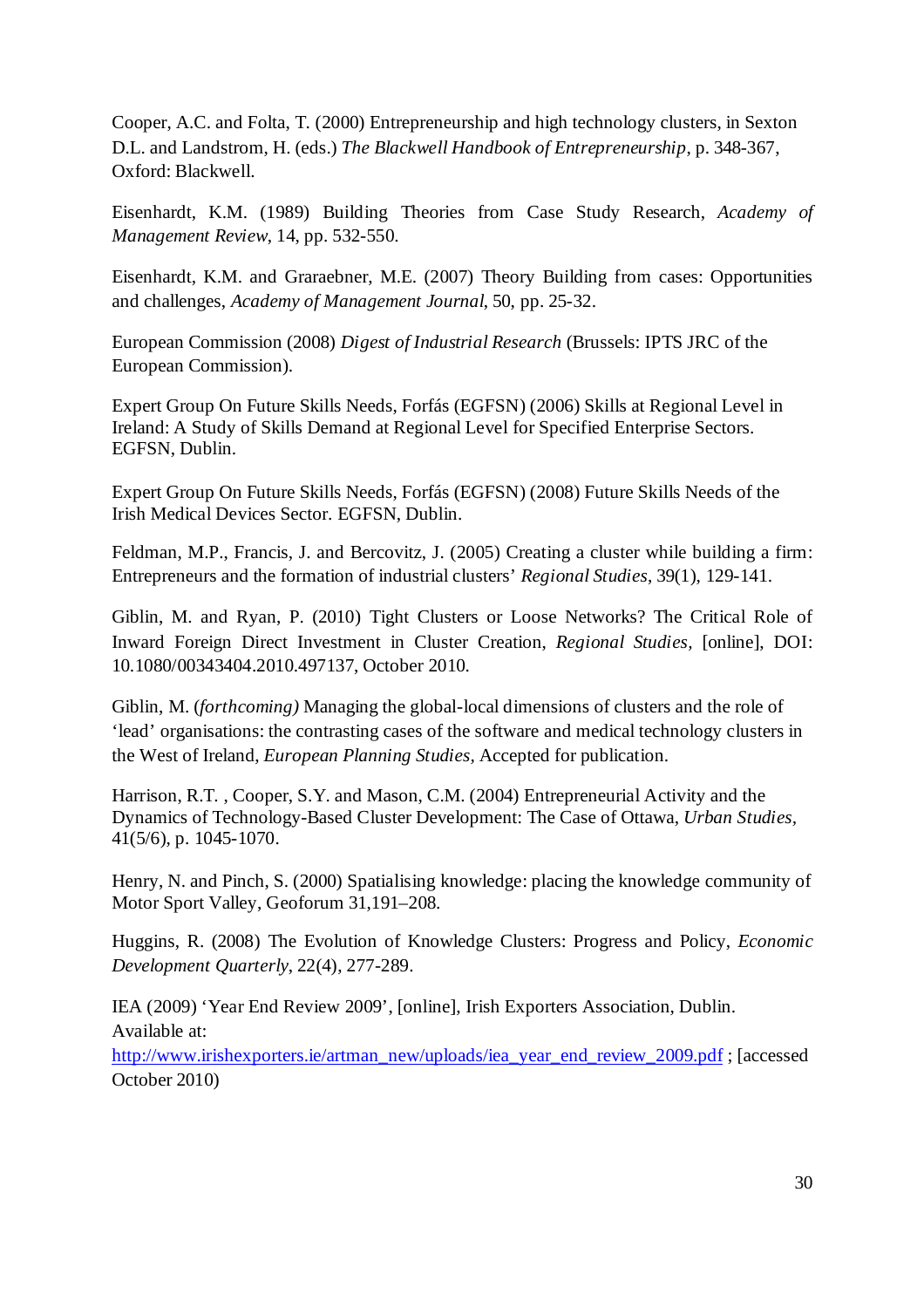IMDA (2010) *Irish Medical Devices Association – Sector Profile*, [online], IMDA, Dublin. Available at: http://www.imda.ie/Sectors/IMDA/IMDA.nsf/vPages/About\_us~sectorprofile?OpenDocument, [accessed: October 2010].

Keeble, D., Lawson, C., Moore, B., Wilkinson, F. (1999) 'Collective Learning Processes, Networking and 'Institutional Thickness' in the Cambridge Region', *Regional Studies,* 33(4), 319-332.

Keeble, D. and Wilkinson, F., eds., (2000) *High-technology clusters, networking and collective learning in Europe,* Aldershot, England: Ashgate Publishing Limited.

Knight, G.A. and Cavusgil, S.T. (1996) The Born Global Firm: A Challenge to Traditional Internationalisation Theory, *Advances in International Marketing,* 8, p. 11-26.

Knight, G.A. and Cavusgil, S.T. (2004) Innovation, organizational capabilities, and the bornglobal firm, *Journal of International Business Studies*, 35, p. 124-141.

Knight, G., Madsen, T.K. and Servais, P. (2004) An inquiry into born-global firms in Europe and the USA, *International Marketing Review*, 21(6), p. 645-665.

Lagendijk, A. and Lorentzen, A. (2007) Proximity, Knowledge and Innovation in Peripheral Regions. On the Intersection between Geographical and Organizational Proximity, *European Planning Studies,* 15, pp. 457-466.

Longhi, C. (1999), "Networks, Collective Learning and Technology Development in Innovative High Technology Regions: The Case of Sophia-Antipolis", *Regional Studies,* Vol. 33 No. 4, pp. 333-342.

Lopez, L.E., Kundu, A.K. and Ciravegna, L. (2009) Born global or born regional? Evidence from an exploratory study in the Costa Rican software industry, *Journal of International Business Studies*, 40, 1228-1238.

Lorentzen, A. (2007), "The Geography of Knowledge Sourcing – A Case Study of Polish Manufacturing Enterprises", *European Planning Studies*, Vol. 15 No. 4, pp. 467-486.

Malmberg, A. and Maskell, P. (2002) The elusive concept of localization economies: towards a knowledge-based theory of spatial clustering, *Environment and Planning A*, 34, 429-449.

Maskell, P. and Malmberg, A. (1999) 'Localised Learning and industrial competitiveness', *Cambridge Journal of Economics*, 23(2), 167-186.

McKinsey & Co. (1993) *Emerging exporters: Australia's high value-added manufacturing exporters*, Melbourne: Australian Manufacturing Council.

Moen, O. (2002) The born globals: A new generation of small European exporters, *International Marketing Review*, 19, p. 156-175.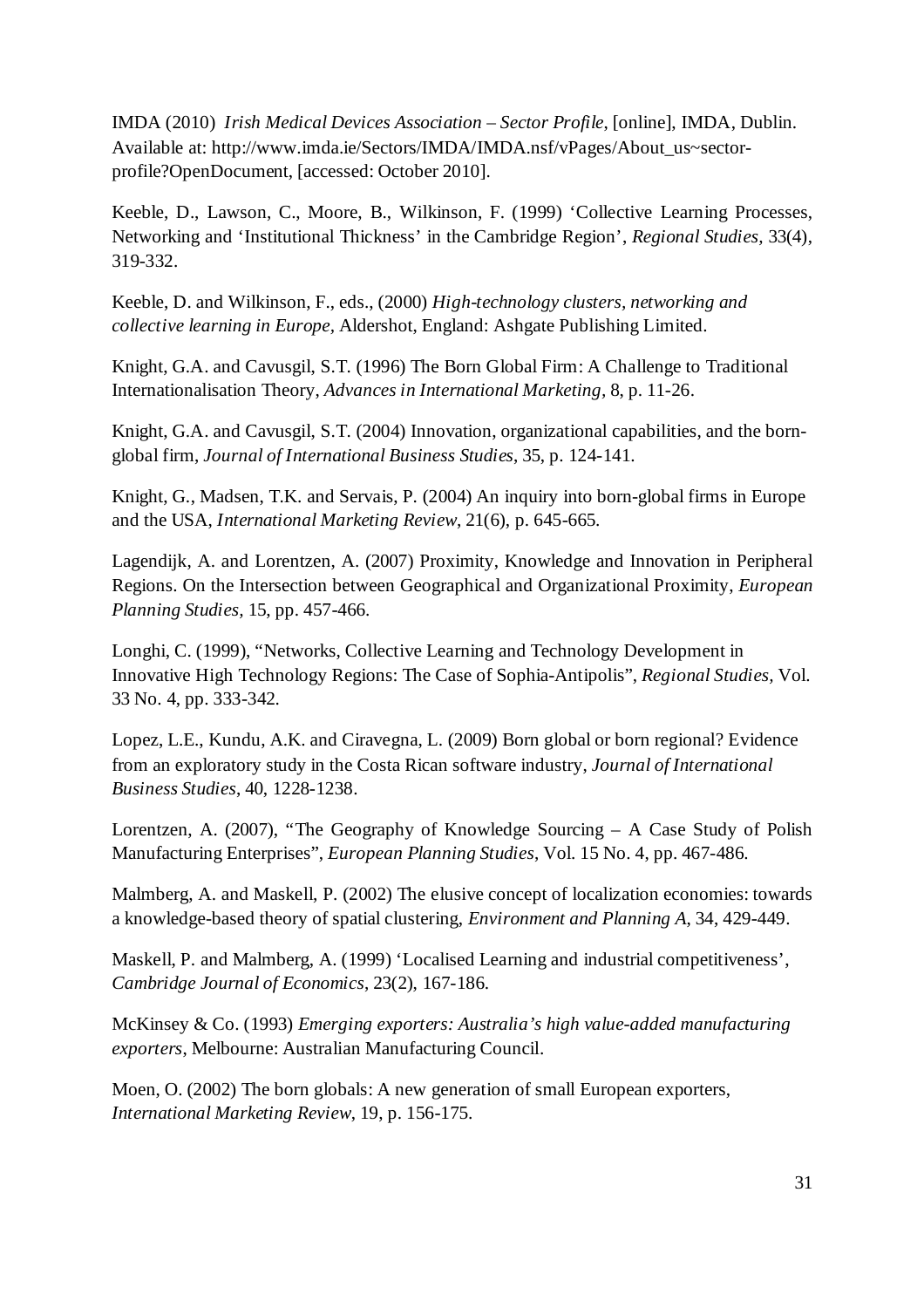Nachum, L. and Keeble, D. (2003) Neo-Marshallian Clusters and Global Networks: The Linkages of Media Firms in Central London, *Long Range Planning*, 36, 459-480.

OECD (1997) *Globalization and Small and Medium Enterprises (SMEs),* Organization for Economic Cooperation and Development: Paris.

O'Gorman, C., O'Malley, E. and Mooney, J. (1997) *Clusters in Ireland: The Irish Indigenous Software Industry: An Application of Porter's Cluster Analysis*, Research Series Paper No. 3., Dublin: National Economic and Social Council.

Ó'Riain, S. (1997) 'An Offshore Silicon Valley? The Emerging Irish Software Industry', *Competition & Change: The Journal of Global Business and Political Economy,* 2(2): 175- 212.

Onsager, K., Isaksen, A., Fraas, M. and Johnstad, T. (2007) Technology Cities in Norway: Innovating in Glocal Networks, *European Planning Studies***,** 15, pp. 549-566.

Pinch, S. and Henry, N. (1999) Paul Krugman's geographical economics, industrial clustering and the British motor sport industry, Regional Studies 33, 815–827.

Porter, M.E. (1990) *The Competitive Advantage of Nations*, London: Macmillan.

Porter, M.E. (1998), "Clusters and Competition: New Agendas for Companies, Governments and Institutions" in Porter M.E., *On Competition,* Harvard Business School Publishing, Boston MA, pp. 197-287.

Porter, M.E. (2000a), "Locations, Clusters, and Company Strategy" in Clark, G.L., Feldman, M.P. and Gertler, M.S. (Eds.), *The Oxford Handbook of Economic Geography*, Oxford University Press, Oxford, pp. 253-274.

Porter, M.E. (2000b), "Location, Competition, and Economic Development: Local Clusters in a Global Economy", *Economic Development Quarterly*, Vol. 14 No.1, pp. 15-34.

Porter, M.E. (2001), "Regions and the New Economics of Competition" in Scott, A.J. (Ed.), *Global City-Regions: Trends, Theory, Policy*, Oxford University Press, Oxford, pp.139-157.

Rennie, M. (1993) Global competitiveness: Born Global, *The McKinsey Quarterly*, 4, p. 45- 52.

Rialp, A., Rialp J. and Knight, G.A. (2005) The phenomenon of early internationalizing firms: what do we know after a decade (1993-2003) of scientific inquiry?, *International Business Review*, 14, p. 147-166.

Saxenian, A. (1994) *Regional Advantage: Culture and Competition in Silicon Valley and Route 128*, Cambridge MA: Harvard University Press.

Scott, A. J. and Storper, M. (2003) 'Regions, Globalization, Development', *Regional Studies*, 37(6&7), 579-593.